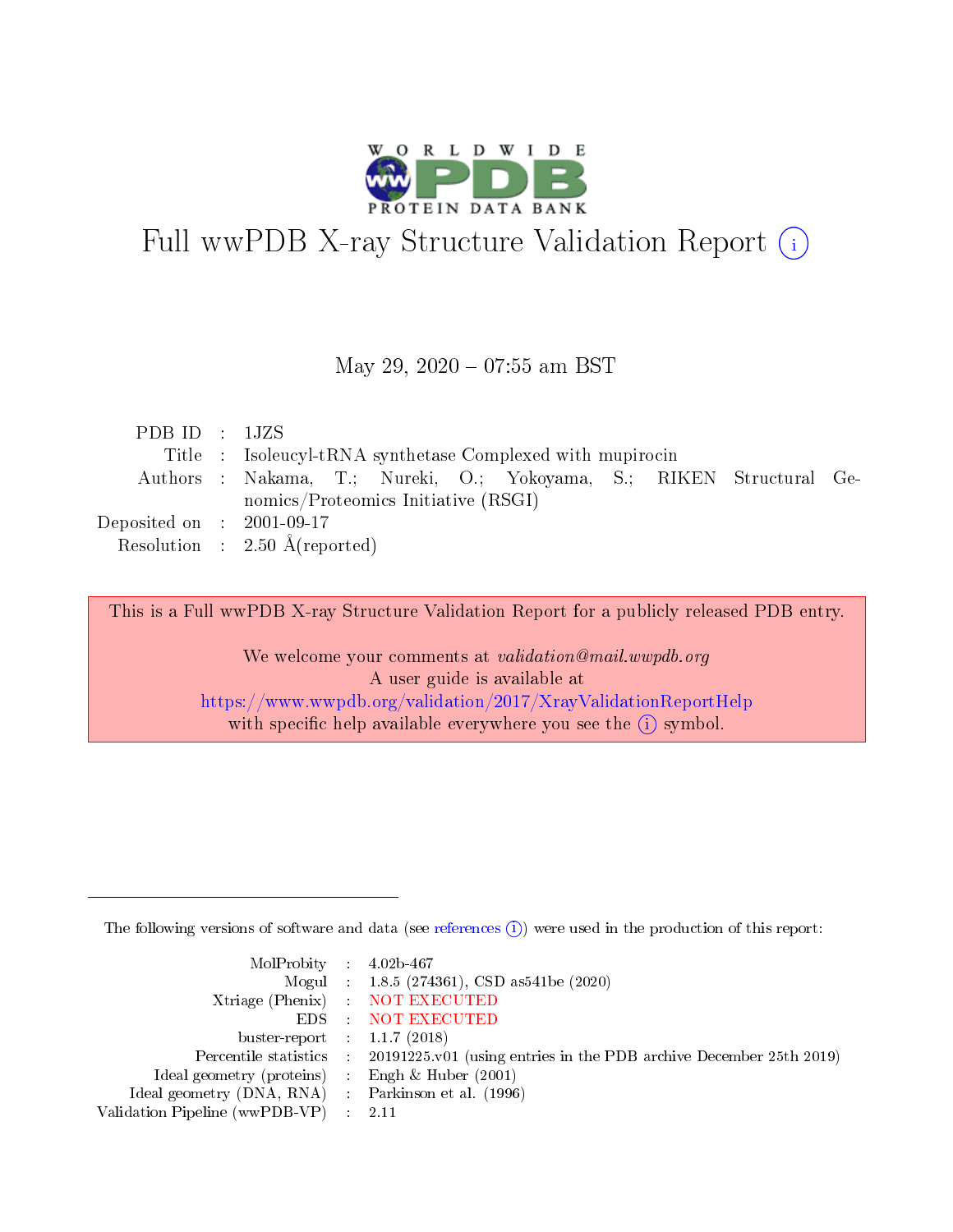# 1 [O](https://www.wwpdb.org/validation/2017/XrayValidationReportHelp#overall_quality)verall quality at a glance  $(i)$

The following experimental techniques were used to determine the structure: X-RAY DIFFRACTION

The reported resolution of this entry is 2.50 Å.

Percentile scores (ranging between 0-100) for global validation metrics of the entry are shown in the following graphic. The table shows the number of entries on which the scores are based.



| Metric                | Whole archive       | Similar resolution                                       |
|-----------------------|---------------------|----------------------------------------------------------|
|                       | (# $\rm{Entries}$ ) | $(\#\text{Entries}, \text{resolution range}(\text{\AA})$ |
| Clashscore            | 141614              | $5346$ $(2.50-2.50)$                                     |
| Ramachandran outliers | 138981              | $5231 (2.50 - 2.50)$                                     |
| Sidechain outliers    | 138945              | $5233(2.50-2.50)$                                        |

The table below summarises the geometric issues observed across the polymeric chains and their fit to the electron density. The red, orange, yellow and green segments on the lower bar indicate the fraction of residues that contain outliers for  $\geq=3$ , 2, 1 and 0 types of geometric quality criteria respectively. A grey segment represents the fraction of residues that are not modelled. The numeric value for each fraction is indicated below the corresponding segment, with a dot representing fractions  $\leq=5\%$ 

Note EDS was not executed.

| Mol | Chain | Length       | Quality of chain |     |    |  |  |  |
|-----|-------|--------------|------------------|-----|----|--|--|--|
|     | . .   | 0.01<br>04 L | 57%              | 37% | 6% |  |  |  |

The following table lists non-polymeric compounds, carbohydrate monomers and non-standard residues in protein, DNA, RNA chains that are outliers for geometric or electron-density-fit criteria:

|     |              |      |  | Mol   Type   Chain   Res   Chirality   Geometry   Clashes   Electron density |
|-----|--------------|------|--|------------------------------------------------------------------------------|
| MRC | $\mathbf{A}$ | 1301 |  |                                                                              |

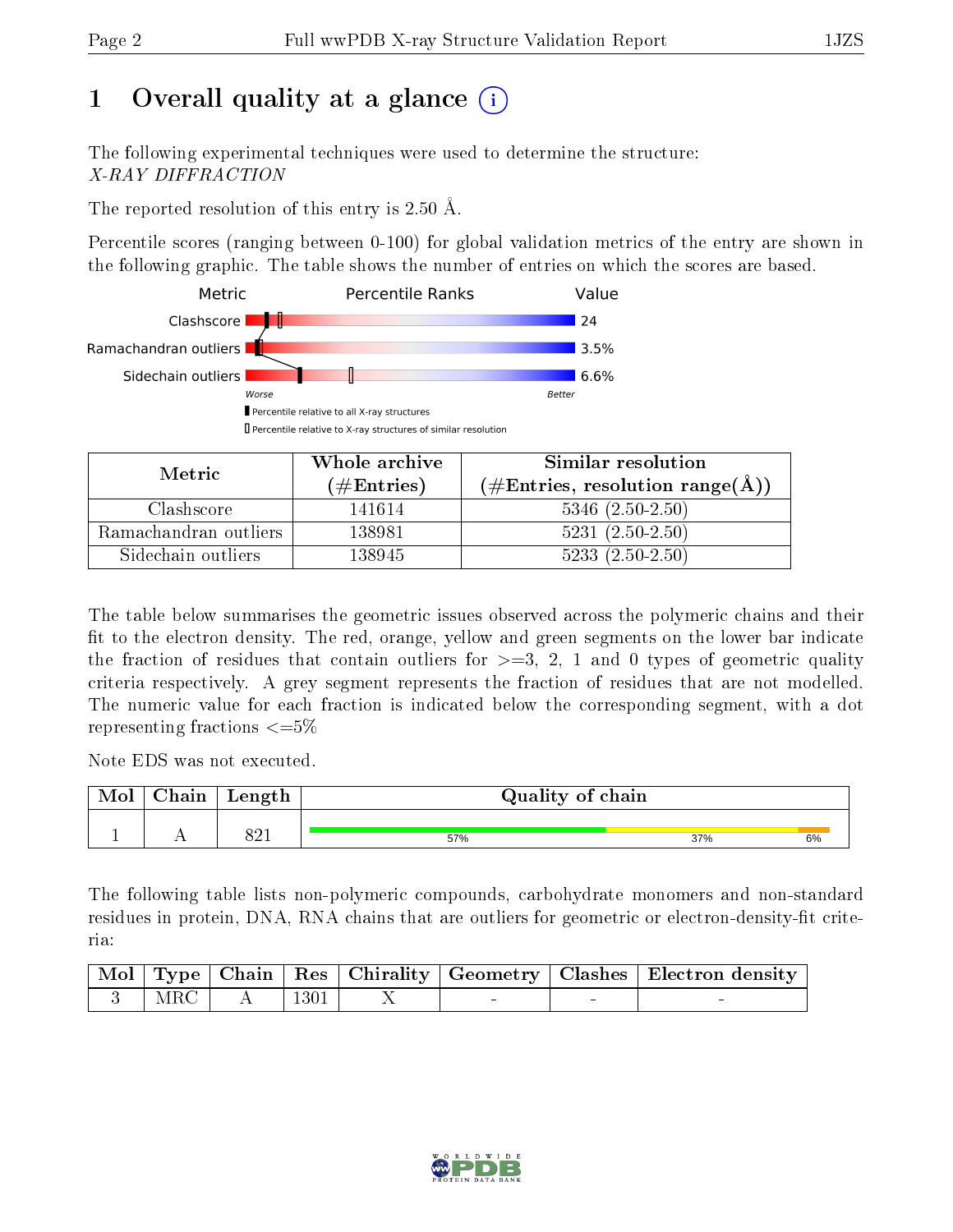# 2 Entry composition (i)

There are 3 unique types of molecules in this entry. The entry contains 6735 atoms, of which 0 are hydrogens and 0 are deuteriums.

In the tables below, the ZeroOcc column contains the number of atoms modelled with zero occupancy, the AltConf column contains the number of residues with at least one atom in alternate conformation and the Trace column contains the number of residues modelled with at most 2 atoms.

• Molecule 1 is a protein called Isoleucyl-tRNA synthetase.

| Mol | Chain | Residues | Atoms         |      |      | ZeroOcc | AltConf $\vert$ | $\text{Trace}$ |  |  |
|-----|-------|----------|---------------|------|------|---------|-----------------|----------------|--|--|
|     |       | 821      | Total<br>6698 | 4334 | 1144 | 1200    | 20              |                |  |  |

• Molecule 2 is ZINC ION (three-letter code: ZN) (formula: Zn).

|  | $\text{Mol}$   Chain   Residues | Atoms    | $\mid$ ZeroOcc $\mid$ AltConf $\mid$ |  |
|--|---------------------------------|----------|--------------------------------------|--|
|  |                                 | Total Zn |                                      |  |

• Molecule 3 is MUPIROCIN (three-letter code: MRC) (formula:  $C_{26}H_{44}O_9$ ).



|  | $\text{Mol}$   Chain   Residues | <b>Atoms</b> |  |  | ZeroOcc   AltConf |
|--|---------------------------------|--------------|--|--|-------------------|
|  |                                 | Total C      |  |  |                   |

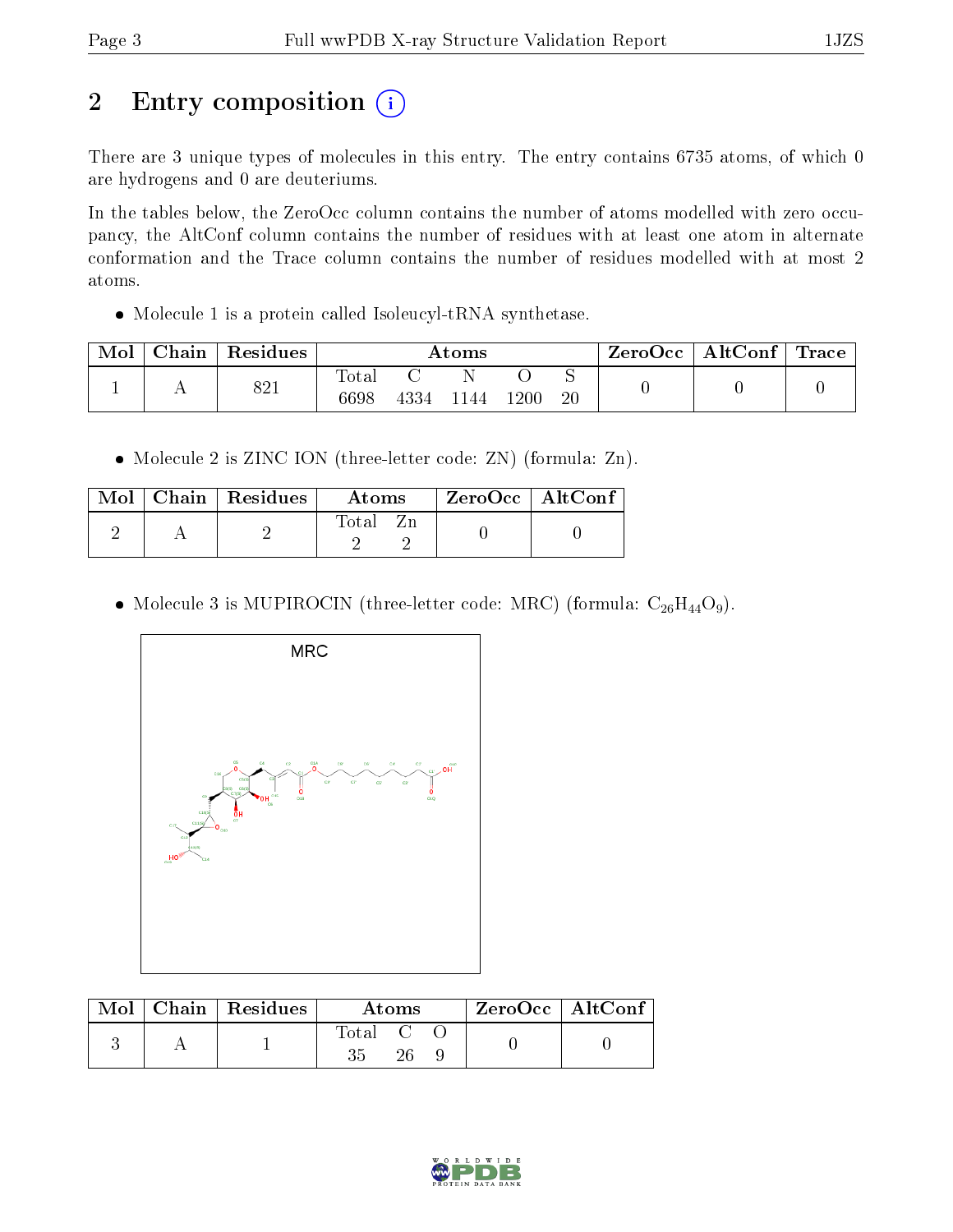# 3 Residue-property plots  $(i)$

These plots are drawn for all protein, RNA and DNA chains in the entry. The first graphic for a chain summarises the proportions of the various outlier classes displayed in the second graphic. The second graphic shows the sequence view annotated by issues in geometry. Residues are colorcoded according to the number of geometric quality criteria for which they contain at least one outlier: green  $= 0$ , yellow  $= 1$ , orange  $= 2$  and red  $= 3$  or more. Stretches of 2 or more consecutive residues without any outlier are shown as a green connector. Residues present in the sample, but not in the model, are shown in grey.

Note EDS was not executed.

• Molecule 1: Isoleucyl-tRNA synthetase



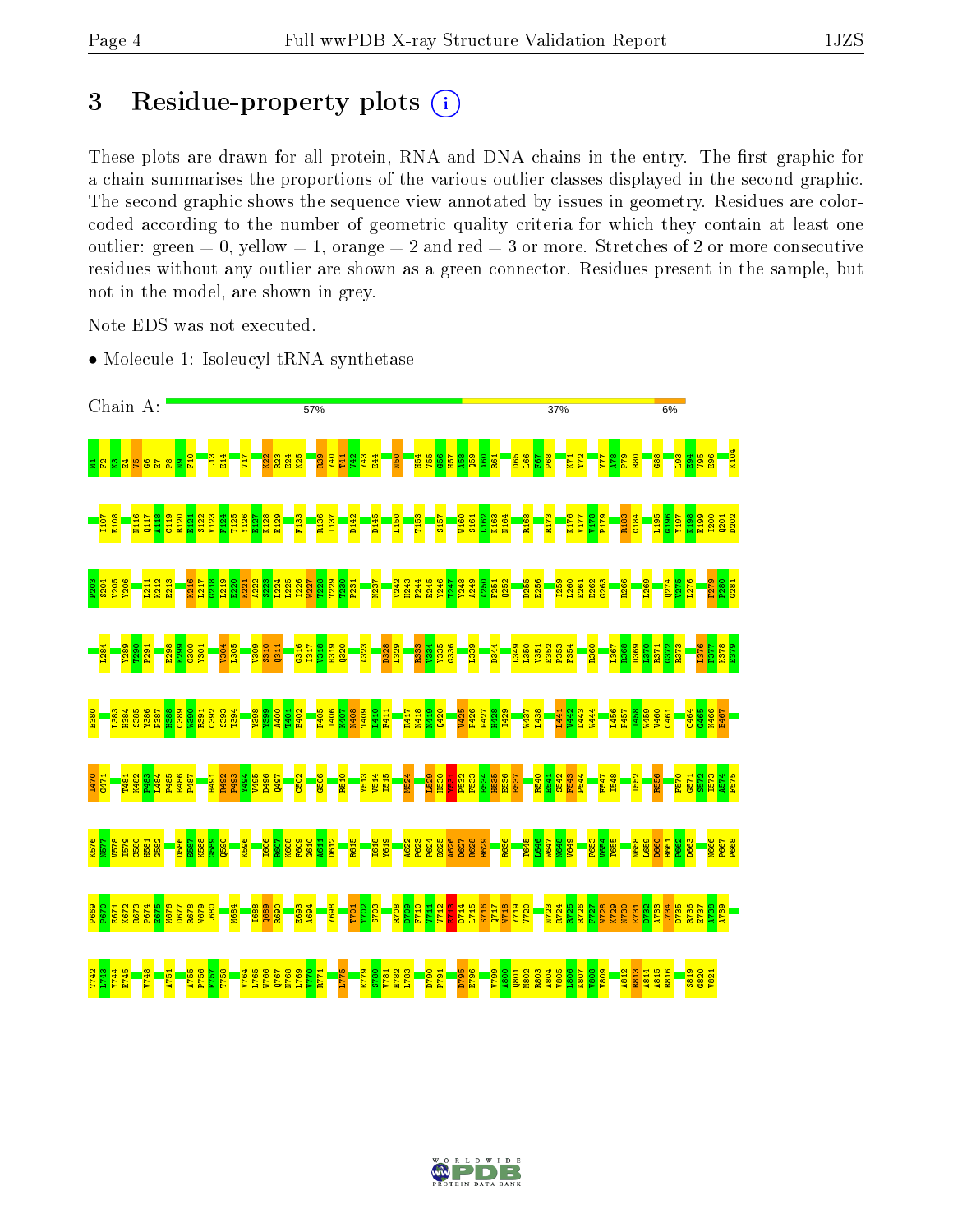# 4 Data and refinement statistics  $(i)$

Xtriage (Phenix) and EDS were not executed - this section is therefore incomplete.

| Property                               | Value                                              | Source    |
|----------------------------------------|----------------------------------------------------|-----------|
| Space group                            | C 1 2 1                                            | Depositor |
| Cell constants                         | 94.58Å<br>$125.90\text{\AA}$<br>$160.64\text{\AA}$ |           |
| a, b, c, $\alpha$ , $\beta$ , $\gamma$ | $126.30^{\circ}$<br>$90.00^\circ$<br>$90.00^\circ$ | Depositor |
| Resolution (A                          | $-2.50$<br>30.00                                   | Depositor |
| % Data completeness                    | (Not available) $(30.00-2.50)$                     | Depositor |
| (in resolution range)                  |                                                    |           |
| $\mathrm{R}_{merge}$                   | (Not available)                                    | Depositor |
| $\mathrm{R}_{sym}$                     | (Not available)                                    | Depositor |
| Refinement program                     | CNS 1.0                                            | Depositor |
| $R, R_{free}$                          | 0.249<br>0.274                                     | Depositor |
| Estimated twinning fraction            | No twinning to report.                             | Xtriage   |
| Total number of atoms                  | 6735                                               | wwPDB-VP  |
| Average B, all atoms $(A^2)$           | 48.0                                               | wwPDB-VP  |

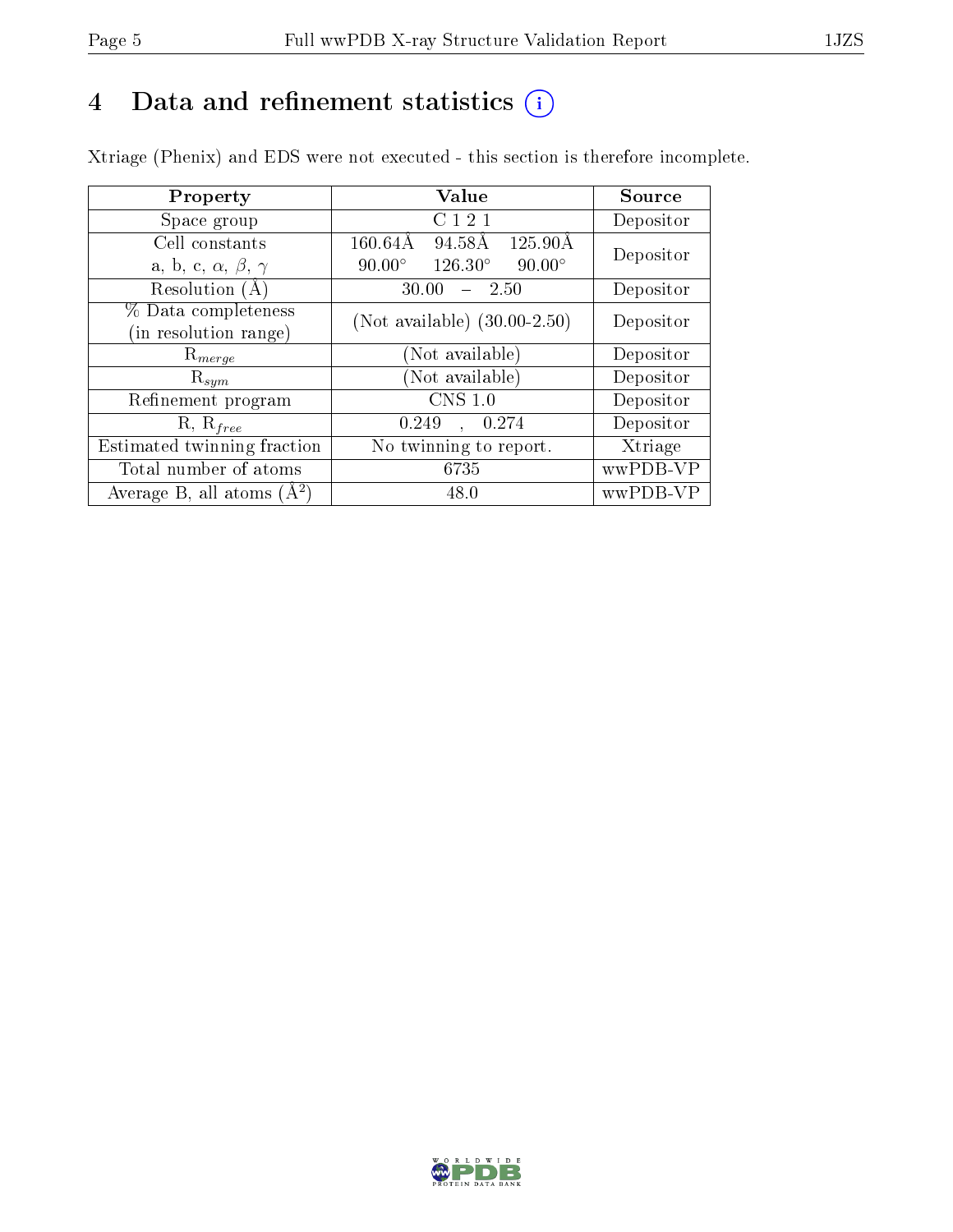# 5 Model quality  $(i)$

# 5.1 Standard geometry  $(i)$

Bond lengths and bond angles in the following residue types are not validated in this section: ZN, MRC

The Z score for a bond length (or angle) is the number of standard deviations the observed value is removed from the expected value. A bond length (or angle) with  $|Z| > 5$  is considered an outlier worth inspection. RMSZ is the root-mean-square of all Z scores of the bond lengths (or angles).

| $Mol$   Chain |      | Bond lengths                 | Bond angles |                    |  |
|---------------|------|------------------------------|-------------|--------------------|--|
|               |      | RMSZ $\mid \#Z \mid >5$ RMSZ |             | # $ Z  > 5$        |  |
|               | 0.39 | 0/6901                       | 0.66        | $5/9386$ $(0.1\%)$ |  |

There are no bond length outliers.

All (5) bond angle outliers are listed below:

| Mol | ⊢Chain | $\operatorname{Res}% \left( \mathcal{N}\right) \equiv\operatorname{Res}(\mathcal{N}_{0})\cap\operatorname{Res}(\mathcal{N}_{0})$ | Type       | Atoms     | Z       | Observed $(^\circ)$ | Ideal $(°)$ |
|-----|--------|----------------------------------------------------------------------------------------------------------------------------------|------------|-----------|---------|---------------------|-------------|
|     |        | 88                                                                                                                               | GLY        | $N-CA-C$  | 6.42    | 129.14              | 113.10      |
|     |        | 529                                                                                                                              | LEU        | $N$ -CA-C | $-6.38$ | 93.78               | 111.00      |
|     |        | 543                                                                                                                              | <b>PHE</b> | $C-N-CD$  | 5.55    | 140.05              | 128.40      |
|     |        | 531                                                                                                                              | TYR.       | $N-CA-C$  | 5.46    | 125.73              | 111.00      |
|     |        | 627                                                                                                                              | A SP       | $N-CA-C$  | $-5.09$ | 97.25               | 111.00      |

There are no chirality outliers.

There are no planarity outliers.

### 5.2 Too-close contacts  $(i)$

In the following table, the Non-H and H(model) columns list the number of non-hydrogen atoms and hydrogen atoms in the chain respectively. The H(added) column lists the number of hydrogen atoms added and optimized by MolProbity. The Clashes column lists the number of clashes within the asymmetric unit, whereas Symm-Clashes lists symmetry related clashes.

| Mol |      |      |     | Chain   Non-H   H(model)   H(added)   Clashes   Symm-Clashes |
|-----|------|------|-----|--------------------------------------------------------------|
|     | 6698 | 6576 | 319 |                                                              |
|     |      |      |     |                                                              |
|     |      |      |     |                                                              |
|     | 6735 | 6618 | 319 |                                                              |

The all-atom clashscore is defined as the number of clashes found per 1000 atoms (including

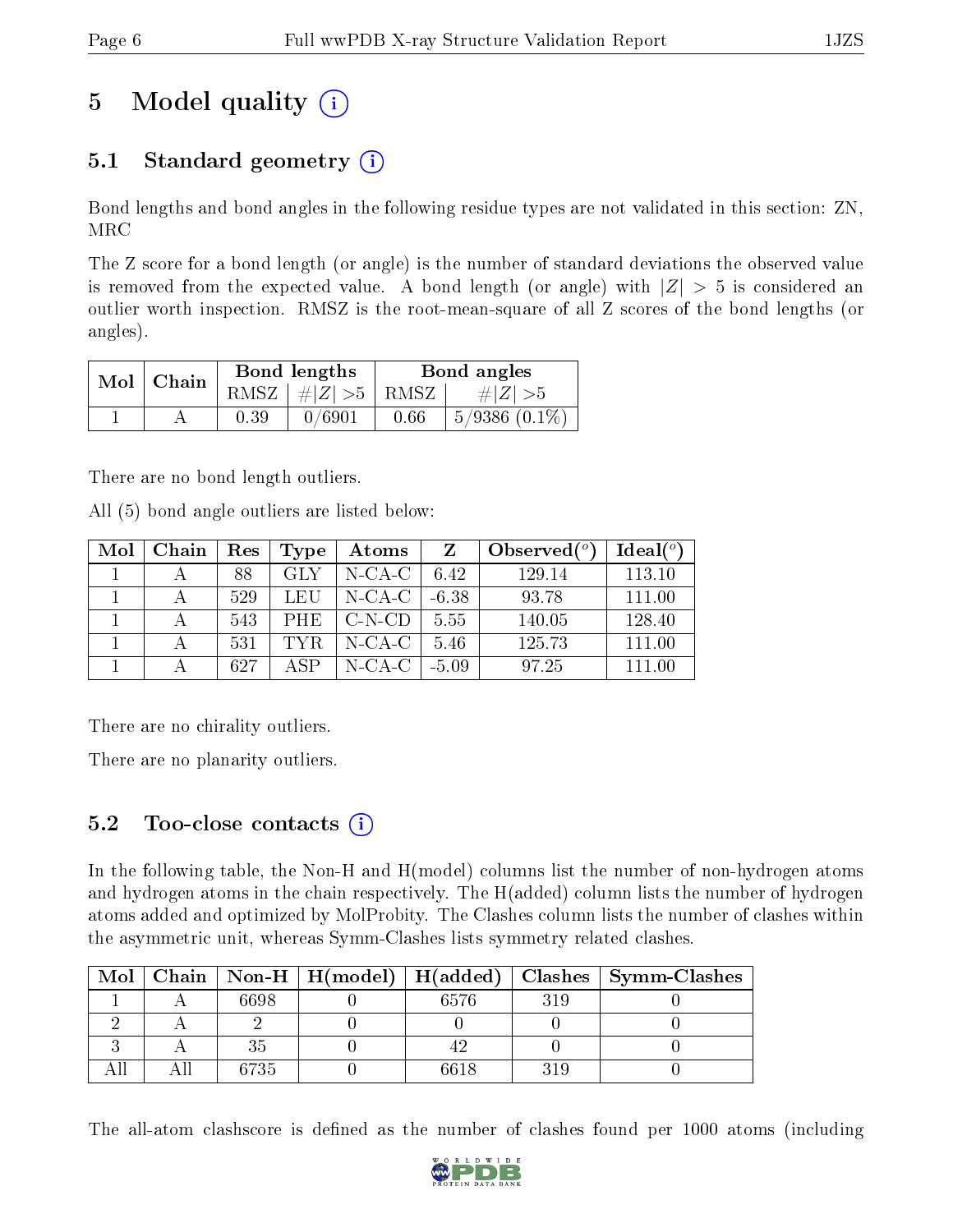hydrogen atoms). The all-atom clashscore for this structure is 24.

All (319) close contacts within the same asymmetric unit are listed below, sorted by their clash magnitude.

| Atom-1               | Atom-2                              | Interatomic      | Clash         |
|----------------------|-------------------------------------|------------------|---------------|
|                      |                                     | distance $(\AA)$ | overlap $(A)$ |
| 1:A:673:ARG:HH22     | 1:A:739:ALA:HA                      | 0.95             | 1.06          |
| 1: A:676:MET:HG2     | 1:A:723:ASN:HD21                    | $1.20\,$         | 1.03          |
| 1: A:408: ASN:HD21   | 1:A:443:ASP:HA                      | 1.25             | 0.97          |
| 1:A:486:GLU:HB2      | 1:A:487:PRO:HD3                     | 1.47             | 0.96          |
| 1:A:673:ARG:NH2      | 1:A:739:ALA:HA                      | 1.78             | 0.95          |
| 1:A:775:LEU:HD23     | 1:A:775:LEU:H                       | 1.29             | 0.95          |
| 1:A:425:VAL:HG21     | 1: A:579: ILE: HG12                 | 1.45             | 0.93          |
| 1:A:460:VAL:HG13     | 1: A:466: LYS: HB2                  | 1.49             | 0.93          |
| 1: A:456: LEU: HD13  | 1: A:515: ILE: HD11                 | 1.51             | 0.93          |
| 1: A:729: LYS: HG3   | 1: A:730:ASN:H                      | 1.38             | 0.89          |
| 1:A:623:PRO:HA       | 1: A:701:THR:HG21                   | 1.56             | 0.88          |
| 1: A:426: PRO:HB3    | 1: A:625: GLU: HG2                  | 1.52             | 0.87          |
| 1:A:673:ARG:HH22     | 1:A:739:ALA:CA                      | 1.84             | 0.85          |
| 1:A:408:ASN:ND2      | 1:A:443:ASP:HA                      | 1.90             | 0.85          |
| 1:A:629:ARG:H        | 1: A:629: ARG: CZ                   | 1.88             | 0.85          |
| 1:A:425:VAL:HG23     | 1: A:578: VAL:O                     | 1.77             | 0.84          |
| 1:A:486:GLU:HB2      | 1:A:487:PRO:CD                      | 2.09             | 0.83          |
| 1:A:389:CYS:HB3      | 1:A:392:CYS:O                       | 1.78             | 0.83          |
| 1:A:608:LYS:HB3      | 1: A:608: LYS: NZ                   | 1.93             | 0.82          |
| 1: A: 333: ARG: HA   | 1: A: 333: ARG: NE                  | 1.96             | 0.81          |
| 1:A:5:VAL:HG23       | 1: A:6: GLY:H                       | 1.46             | 0.80          |
| 1: A:619: TYR:O      | 1:A:701:THR:HB                      | 1.82             | 0.80          |
| 1: A:116: ASN:ND2    | 1:A:493:PRO:HD3                     | 1.98             | 0.78          |
| 1:A:801:GLN:O        | 1:A:805:VAL:HG23                    | 1.84             | 0.76          |
| 1:A:2:PHE:H          | 1:A:658:ASN:HD21                    | 1.31             | 0.75          |
| 1:A:694:ALA:HB3      | 1:A:703:SER:HB3                     | 1.70             | 0.74          |
| 1:A:775:LEU:N        | 1:A:775:LEU:HD23                    | 2.03             | 0.73          |
| 1: A:628: ARG: HA    | 1: A:629: ARG: HH21                 | 1.52             | 0.73          |
| 1:A:775:LEU:CD2      | 1:A:775:LEU:H                       | 2.03             | 0.72          |
| 1: A:676:MET:CG      | 1:A:723:ASN:HD21                    | 1.99             | 0.71          |
| 1: A:221:LYS:HE3     | 1:A:222:ALA:N                       | 2.06             | 0.71          |
| $1: A:715:$ LEU:HD22 | 1: A:720: VAL:HGI1                  | 1.72             | 0.70          |
| 1:A:622:ALA:O        | 1:A:628:ARG:NH2                     | 2.25             | 0.70          |
| 1: A:804: ALA:H A    | $1:A:807:\overline{\text{LYS:HD3}}$ | 1.73             | 0.70          |
| 1:A:252:GLN:HG3      | 1: A:276:LEU:HD21                   | 1.73             | 0.69          |
| 1:A:712:VAL:CG1      | 1: A:716: SER: HB2                  | 2.22             | 0.69          |
| 1: A:676:MET:HG2     | 1:A:723:ASN:ND2                     | 2.00             | 0.69          |
| 1: A:300: GLY:O      | 1: A:301:TYR:HB2                    | 1.94             | 0.68          |

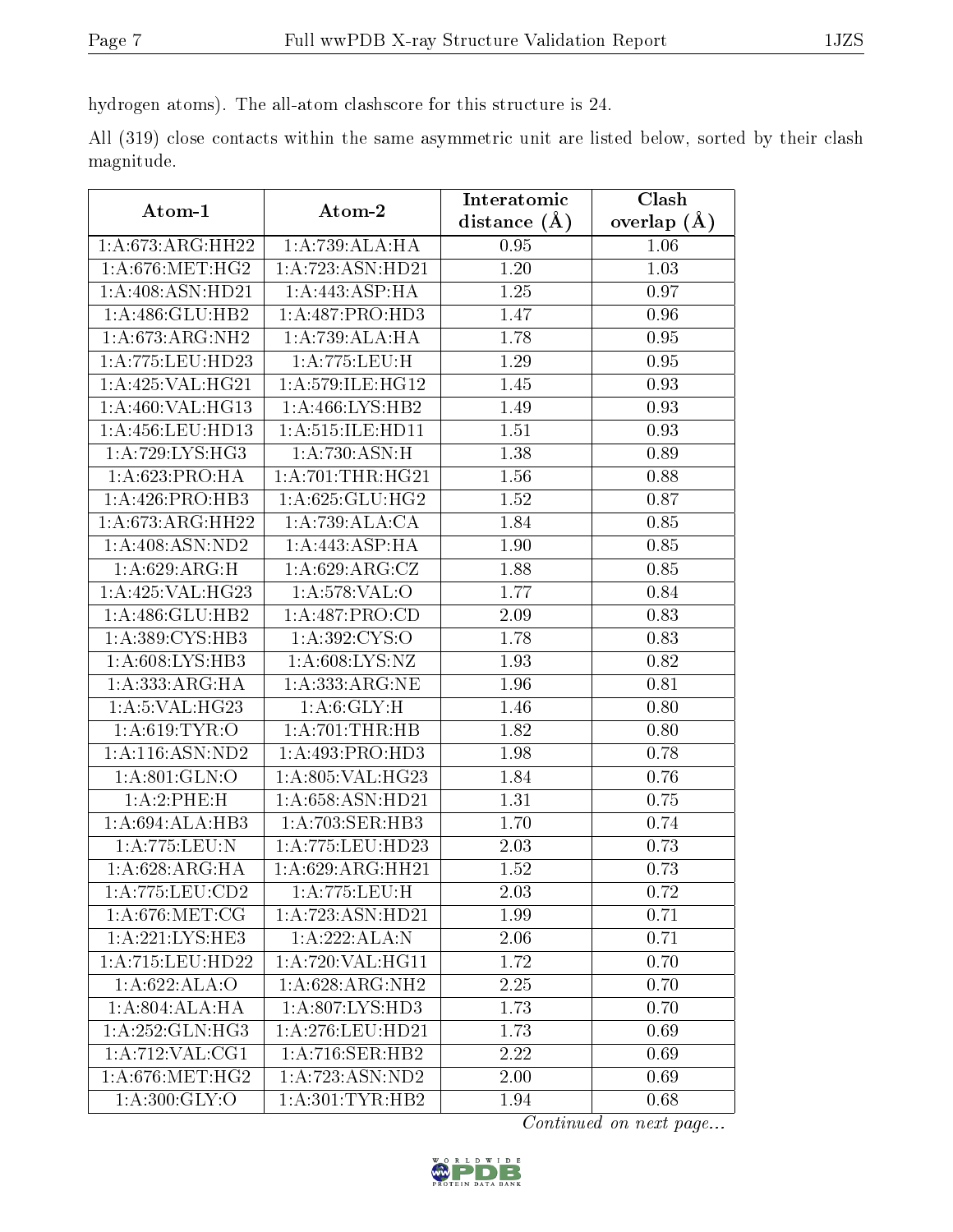| Continuea from previous page |                             | Interatomic       | Clash         |  |
|------------------------------|-----------------------------|-------------------|---------------|--|
| Atom-1                       | Atom-2                      | distance $(\AA)$  | overlap $(A)$ |  |
| 1: A:116: ASN: HD22          | 1:A:493:PRO:HD3             | 1.58              | 0.68          |  |
| 1:A:767:GLN:O                | 1:A:771:ARG:HB2             | 1.93              | 0.68          |  |
| 1: A:729: LYS: HG3           | 1: A:730:ASN:N              | 2.09              | 0.68          |  |
| 1: A:575: PHE:HE1            | 1:A:578:VAL:HG21            | 1.60              | 0.67          |  |
| 1: A:204:SER:HG              | 1:A:227:TRP:HZ3             | 1.43              | 0.67          |  |
| 1: A:263: GLY:HA2            | 1: A:266:ARG:HG2            | 1.76              | 0.66          |  |
| $1: A:279:$ PHE:N            | $1: A:279:$ PHE:CD2         | $\overline{2}.63$ | 0.66          |  |
| 1: A:608: LYS: HB3           | 1:A:608:LYS:HZ3             | 1.59              | 0.66          |  |
| 1: A:712: VAL:HG12           | 1: A:716: SER:HB2           | 1.79              | 0.65          |  |
| 1: A:544: PRO:HB2            | 1: A:576: LYS: NZ           | 2.11              | 0.65          |  |
| 1:A:369:ASP:O                | 1:A:373:ARG:HG3             | 1.96              | 0.64          |  |
| 1: A:54: HIS: HD2            | 1: A:55:VAL:O               | 1.80              | 0.64          |  |
| 1:A:128:LYS:HD2              | 1:A:128:LYS:N               | 2.11              | 0.64          |  |
| 1:A:459:TRP:CE2              | 1:A:510:ARG:HB3             | 2.33              | 0.64          |  |
| 1:A:408:ASN:N                | 1:A:408:ASN:HD22            | 1.94              | 0.64          |  |
| 1: A:531:TYR:O               | 1: A: 532: PRO: C           | 2.33              | 0.64          |  |
| 1:A:765:LEU:O                | 1:A:769:LEU:HB2             | 1.99              | 0.63          |  |
| 1: A: 437: TRP: HB2          | 1:A:556:ARG:HH21            | 1.63              | 0.63          |  |
| 1: A:744:TYR:O               | 1:A:748:VAL:HG23            | $\overline{1.97}$ | 0.63          |  |
| 1: A:426: PRO:HB3            | 1: A:625: GLU:CG            | 2.26              | 0.63          |  |
| 1:A:77:TYR:O                 | 1:A:79:PRO:HD3              | 1.99              | 0.63          |  |
| 1: A:655:THR:O               | 1:A:659:LEU:HD23            | 1.99              | 0.62          |  |
| 1:A:96:GLU:OE1               | 1:A:183:ARG:NH2             | 2.32              | 0.62          |  |
| 1: A:814:ALA:C               | 1: A:816: ARG:H             | 2.02              | 0.62          |  |
| 1:A:133:PHE:O                | 1: A:137: ILE: HG12         | 1.98              | 0.62          |  |
| 1:A:645:THR:HG23             | 1:A:715:LEU:HD12            | 1.81              | 0.62          |  |
| 1: A:262: GLU:HG2            | 1: A:263: GLY:N             | 2.15              | 0.61          |  |
| 1: A: 353: PRO: HG2          | 1: A:354:PHE:CD1            | 2.35              | 0.61          |  |
| 1:A:717:GLN:O                | 1:A:718:TRP:HE3             | 1.83              | 0.61          |  |
| 1:A:274:GLN:OE1              | 1:A:274:GLN:N               | 2.26              | 0.61          |  |
| 1:A:177:VAL:HG22             | 1:A:400:ALA:HB2             | 1.83              | 0.61          |  |
| 1:A:755:ALA:HB3              | 1: A:756: PRO:HD3           | 1.81              | 0.60          |  |
| 1: A: 386: TYR: CD1          | 1:A:387:PRO:H <sub>D2</sub> | 2.35              | 0.60          |  |
| 1:A:674:PRO:HD2              | 1: A:677:ASP:OD2            | 2.02              | 0.60          |  |
| 1:A:298:GLU:CD               | 1:A:298:GLU:H               | 2.05              | 0.60          |  |
| 1: A:24: GLU:OE1             | 1: A:779: GLU:OE1           | 2.20              | 0.60          |  |
| 1:A:726:ARG:HD2              | 1: A:736:ARG:HG2            | 1.83              | 0.60          |  |
| 1: A:715:LEU:HA              | 1:A:720:VAL:CG1             | 2.31              | 0.60          |  |
| 1:A:805:VAL:O                | 1:A:809:VAL:HG23            | 2.01              | 0.60          |  |
| 1:A:284:LEU:N                | 1:A:284:LEU:HD12            | 2.16              | 0.60          |  |
| 1:A:497:GLN:HE21             | $1:A:497:\overline{GLN:HA}$ | 1.67              | 0.60          |  |

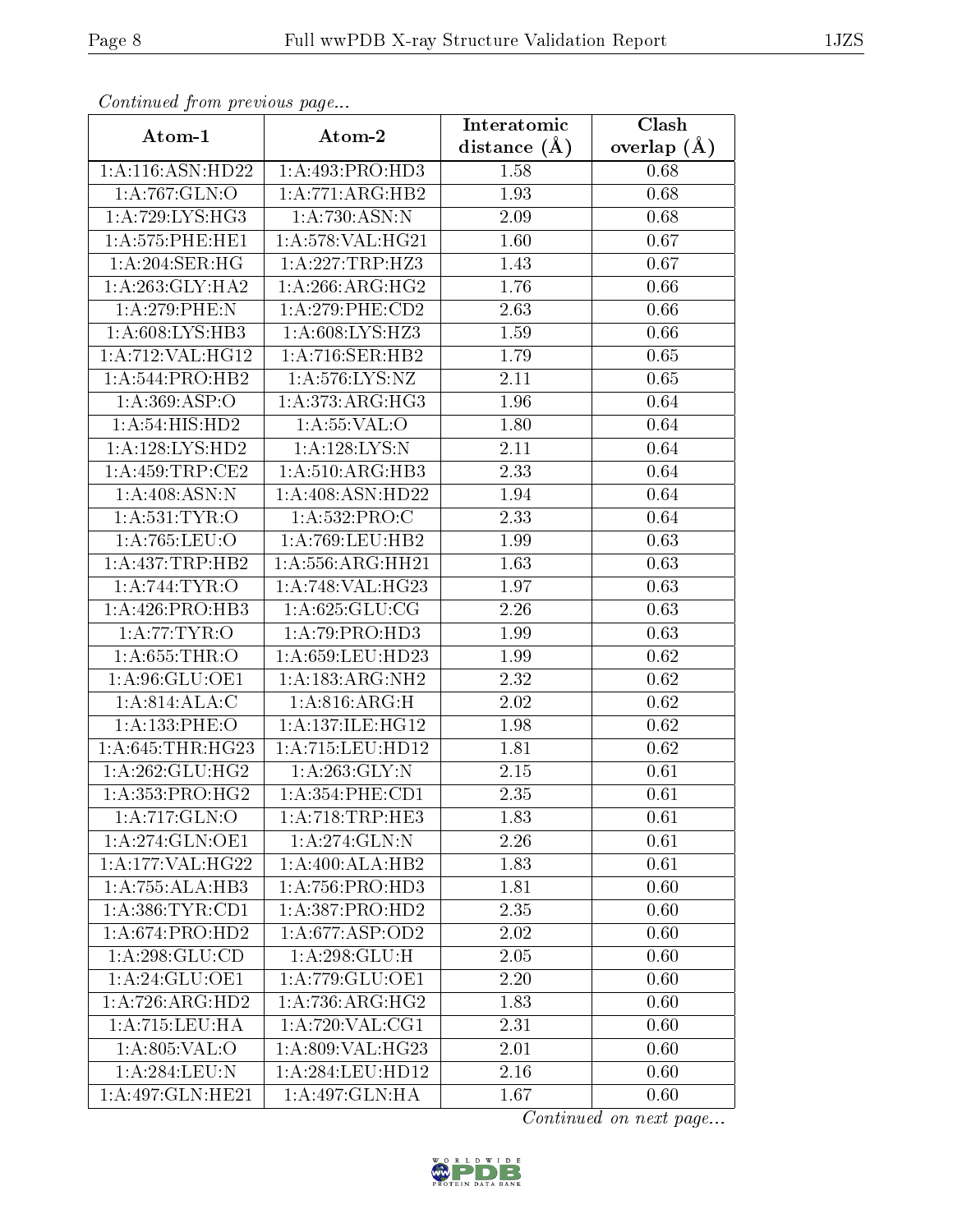| Commaca from previous page<br>Interatomic<br>Clash |                      |                   |               |  |
|----------------------------------------------------|----------------------|-------------------|---------------|--|
| Atom-2<br>Atom-1                                   |                      | distance $(\AA)$  | overlap $(A)$ |  |
| 1:A:43:TYR:HB3                                     | 1: A:524: MET:HE3    | 1.84              | 0.59          |  |
| 1:A:715:LEU:HD13                                   | 1:A:716:SER:N        | $\overline{2.17}$ | 0.59          |  |
| 1:A:710:PHE:O                                      | 1:A:713:GLU:HG3      | 2.03              | 0.59          |  |
| $1:$ A:205:VAL:HG11                                | 1:A:367:LEU:HD11     | 1.85              | 0.58          |  |
| 1: A:543:PHE:HB3                                   | 1:A:544:PRO:HD3      | 1.85              | 0.58          |  |
| $1: A:392: \overline{\text{CYS:SG}}$               | 1: A:392: CYS:O      | 2.61              | 0.58          |  |
| 1:A:663:ASP:OD1                                    | 1:A:666:ASN:HB2      | 2.03              | 0.58          |  |
| 1: A:715: LEU: C                                   | 1:A:715:LEU:HD13     | 2.24              | 0.58          |  |
| 1:A:211:LEU:HD23                                   | 1:A:222:ALA:O        | 2.03              | 0.58          |  |
| 1: A:243: HIS: HD2                                 | 1:A:245:GLU:H        | 1.51              | 0.58          |  |
| 1: A:425:VAL:O                                     | 1:A:427:PRO:N        | 2.36              | 0.58          |  |
| 1:A:719:TYR:O                                      | 1:A:723:ASN:HB2      | 2.04              | 0.58          |  |
| 1:A:728:TRP:HA                                     | 1: A:728:TRP:CE3     | 2.39              | 0.58          |  |
| 1:A:729:LYS:O                                      | 1:A:731:GLU:N        | 2.37              | 0.58          |  |
| 1: A:575: PHE:CE1                                  | 1:A:578:VAL:HG21     | 2.39              | 0.58          |  |
| 1: A: 532: PRO: HG2                                | 1: A: 533:PHE: CD1   | 2.39              | 0.57          |  |
| 1: A:728:TRP:HE3                                   | 1: A:728:TRP:HA      | 1.69              | 0.57          |  |
| 1: A:93:LEU:HG                                     | 1: A: 183:ARG:HH21   | 1.69              | 0.57          |  |
| 1: A:65:ASP:CG                                     | 1: A:615: ARG: HH22  | 2.07              | 0.57          |  |
| 1:A:22:LYS:HB3                                     | 1:A:22:LYS:NZ        | 2.19              | 0.57          |  |
| 1:A:10:PHE:O                                       | 1: A:14: GLU:HG3     | 2.05              | 0.56          |  |
| 1:A:284:LEU:H                                      | 1:A:284:LEU:HD12     | 1.70              | 0.56          |  |
| 1: A:204:SER:OG                                    | 1:A:227:TRP:HZ3      | 1.88              | 0.56          |  |
| 1: A:536: GLU:O                                    | 1: A:540:ARG:HG3     | 2.06              | 0.56          |  |
| 1:A:41:THR:HG21                                    | 1: A:542: SER: HA    | 1.85              | 0.56          |  |
| 1:A:408:ASN:H                                      | 1:A:408:ASN:HD22     | 1.53              | 0.56          |  |
| 1:A:497:GLN:NE2                                    | 1: A:497: GLN: HA    | 2.21              | 0.56          |  |
| 1: A:351: VAL:HG12                                 | 1: A: 353: PRO: HD2  | 1.88              | 0.56          |  |
| 1:A:536:GLU:OE1                                    | 1:A:540:ARG:HD3      | 2.04              | 0.56          |  |
| 1:A:717:GLN:O                                      | 1:A:717:GLN:HG2      | 2.06              | 0.55          |  |
| 1:A:333:ARG:HD3                                    | 1:A:333:ARG:O        | 2.06              | 0.55          |  |
| 1: A: 535: HIS: HA                                 | 1:A:537:GLU:OE2      | 2.06              | 0.55          |  |
| 1: A:418: ASN:HB3                                  | 1: A:573: ILE: HG22  | 1.89              | 0.55          |  |
| 1:A:751:ALA:HB2                                    | 1:A:765:LEU:HD23     | 1.89              | 0.55          |  |
| 1: A:689: GLN:O                                    | 1: A:693: GLU:HB2    | 2.06              | 0.55          |  |
| 1:A:344:ASP:HB3                                    | 1:A:350:LEU:HD11     | 1.89              | 0.55          |  |
| 1: A:176: LYS: HE2                                 | 1: A:405: PHE: CZ    | 2.43              | 0.54          |  |
| 1: A: 556: ARG: CG                                 | 1: A: 556: ARG: HH11 | 2.19              | 0.54          |  |
| 1: A:408: ASN:OD1                                  | 1:A:441:LEU:HD11     | 2.07              | 0.54          |  |
| 1: A: 514: VAL: CG1                                | 1:A:515:ILE:N        | 2.70              | 0.54          |  |
| 1:A:645:THR:O                                      | 1:A:649:VAL:HG12     | 2.07              | $0.54\,$      |  |

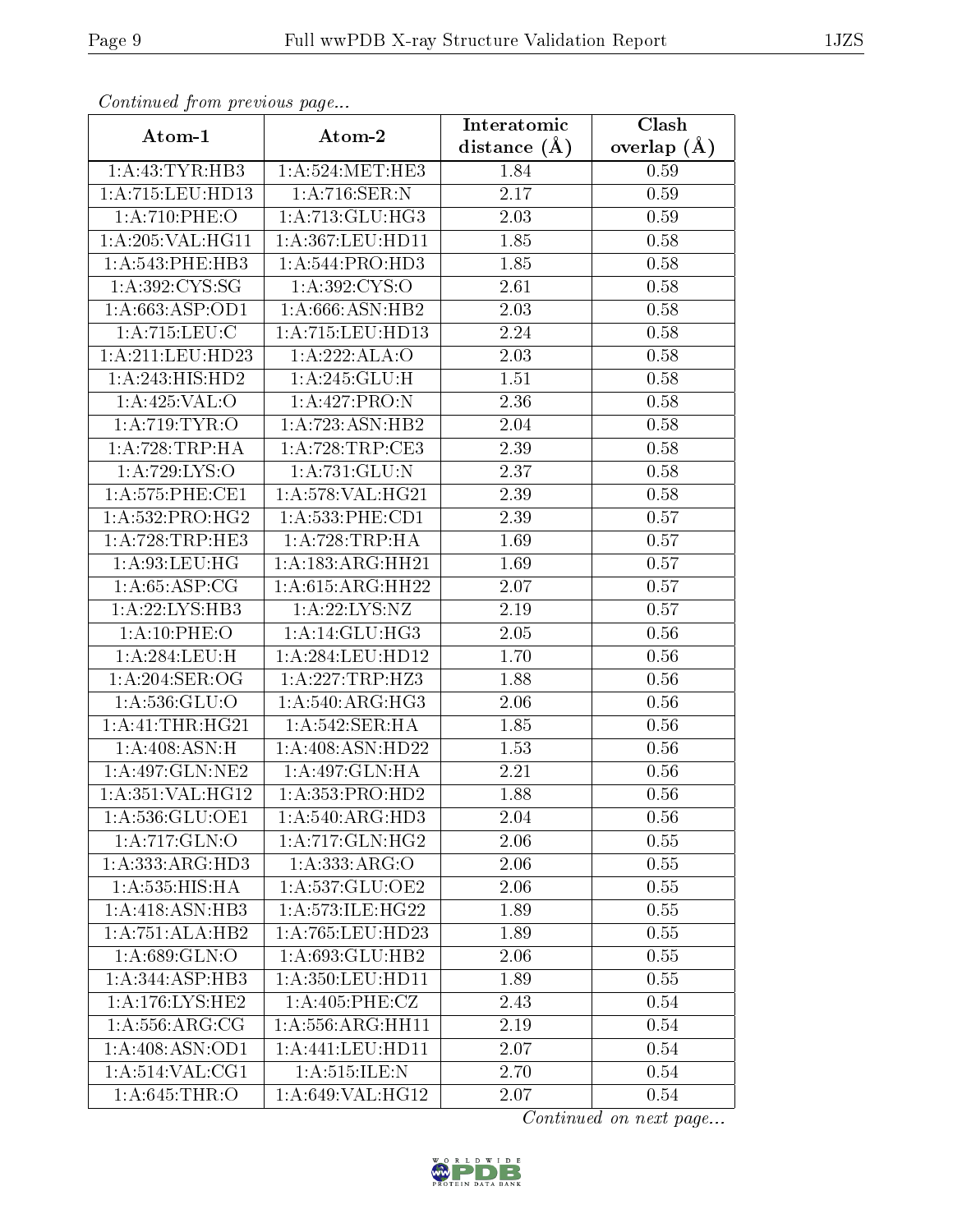| Continuea from previous page<br>Clash<br>Interatomic |                      |                |                 |  |
|------------------------------------------------------|----------------------|----------------|-----------------|--|
| Atom-1                                               | Atom-2               | distance $(A)$ | overlap $(\AA)$ |  |
| 1:A:217:LEU:HD22                                     | 1:A:217:LEU:N        | 2.23           | 0.54            |  |
| 1: A: 552: ILE: HA                                   | 1: A:580:CYS:SG      | 2.47           | 0.54            |  |
| 1: A:311: GLN:O                                      | 1: A:311: GLN: HG2   | 2.07           | 0.54            |  |
| 1:A:371:ARG:HB2                                      | 1:A:376:LEU:HD12     | 1.90           | $0.54\,$        |  |
| 1: A:586: ASP:HB2                                    | 1: A:590: GLN:O      | 2.08           | 0.54            |  |
| 1:A:249:ALA:HB3                                      | 1:A:251:PHE:CE1      | 2.44           | 0.53            |  |
| 1:A:39:ARG:HG3                                       | 1:A:40:TYR:N         | 2.23           | 0.53            |  |
| 1: A: 715: LEU: CD2                                  | 1:A:720:VAL:HG11     | 2.38           | 0.53            |  |
| 1:A:514:VAL:HG12                                     | 1: A:515: ILE:N      | 2.22           | 0.53            |  |
| 1:A:809:VAL:HG12                                     | 1:A:813:ARG:HD2      | 1.91           | 0.53            |  |
| 1:A:669:PRO:HD2                                      | 1:A:672:LYS:HD3      | 1.89           | 0.53            |  |
| 1:A:126:TYR:O                                        | 1:A:129:GLU:HG2      | 2.09           | 0.53            |  |
| 1: A:219:LEU:HD22                                    | 1: A:276:LEU:HD12    | 1.90           | 0.53            |  |
| 1: A:259: ILE: O                                     | 1: A:260:LEU:HB3     | 2.09           | 0.52            |  |
| 1: A:608: LYS: HB3                                   | 1: A:608: LYS: HZ2   | 1.71           | 0.52            |  |
| $1:A:161:\overline{\text{SER}:O}$                    | 1:A:164:ASN:HB3      | 2.10           | 0.52            |  |
| 1:A:496:ASP:OD1                                      | 1:A:510:ARG:NH1      | 2.43           | 0.52            |  |
| 1:A:122:SER:O                                        | 1: A: 125: THR: HG23 | 2.10           | 0.52            |  |
| 1:A:629:ARG:H                                        | 1:A:629:ARG:NE       | 2.07           | $0.52\,$        |  |
| 1:A:726:ARG:HH11                                     | 1: A:736:ARG:HG3     | 1.75           | 0.52            |  |
| 1: A:679:TRP:CE2                                     | 1: A:802:MET:HG2     | 2.45           | 0.51            |  |
| 1:A:251:PHE:CD2                                      | 1:A:269:LEU:HD12     | 2.45           | $0.51\,$        |  |
| 1:A:629:ARG:H                                        | 1: A:629: ARG: NH2   | 2.08           | 0.51            |  |
| 1: A:544: PRO:HB2                                    | 1:A:576:LYS:HZ3      | 1.76           | 0.51            |  |
| 1: A:671: GLU:CD                                     | 1: A:671: GLU: H     | 2.13           | 0.51            |  |
| 1: A:524:MET:C                                       | 1: A:524: MET:SD     | 2.89           | 0.51            |  |
| 1:A:59:GLN:NE2                                       | 1:A:581:HIS:HD2      | 2.09           | 0.51            |  |
| 1: A:65:ASP:O                                        | 1:A:68:PRO:HD2       | 2.11           | 0.51            |  |
| 1:A:624:PRO:HD3                                      | 1: A:701:THR:CG2     | 2.41           | 0.51            |  |
| 1:A:812:ALA:HB1                                      | 1: A:813:ARG:HH21    | 1.75           | 0.51            |  |
| 1:A:249:ALA:HB3                                      | 1: A:251:PHE:HE1     | 1.76           | 0.51            |  |
| 1:A:677:ASP:CG                                       | 1:A:726:ARG:HH22     | 2.13           | 0.51            |  |
| 1: A:40: TYR: CE1                                    | 1:A:71:LYS:HE3       | 2.46           | 0.51            |  |
| 1:A:291:PRO:HG3                                      | 1: A:301:TYR:CE2     | 2.46           | 0.50            |  |
| 1: A:304: VAL:HG13                                   | 1: A: 335: TYR: CE1  | 2.46           | 0.50            |  |
| 1:A:328:ASP:N                                        | 1: A:328: ASP:OD1    | 2.45           | 0.50            |  |
| 1:A:43:TYR:HB3                                       | 1: A:524: MET:CE     | 2.41           | 0.50            |  |
| 1:A:176:LYS:O                                        | 1:A:400:ALA:HA       | 2.11           | 0.50            |  |
| 1: A:425: VAL:O                                      | 1: A:426: PRO:C      | 2.44           | 0.50            |  |
| 1: A: 481: THR:O                                     | 1:A:482:LYS:HG3      | 2.11           | 0.50            |  |
| 1:A:242:VAL:HG12                                     | 1:A:317:ILE:HG12     | 1.93           | 0.50            |  |

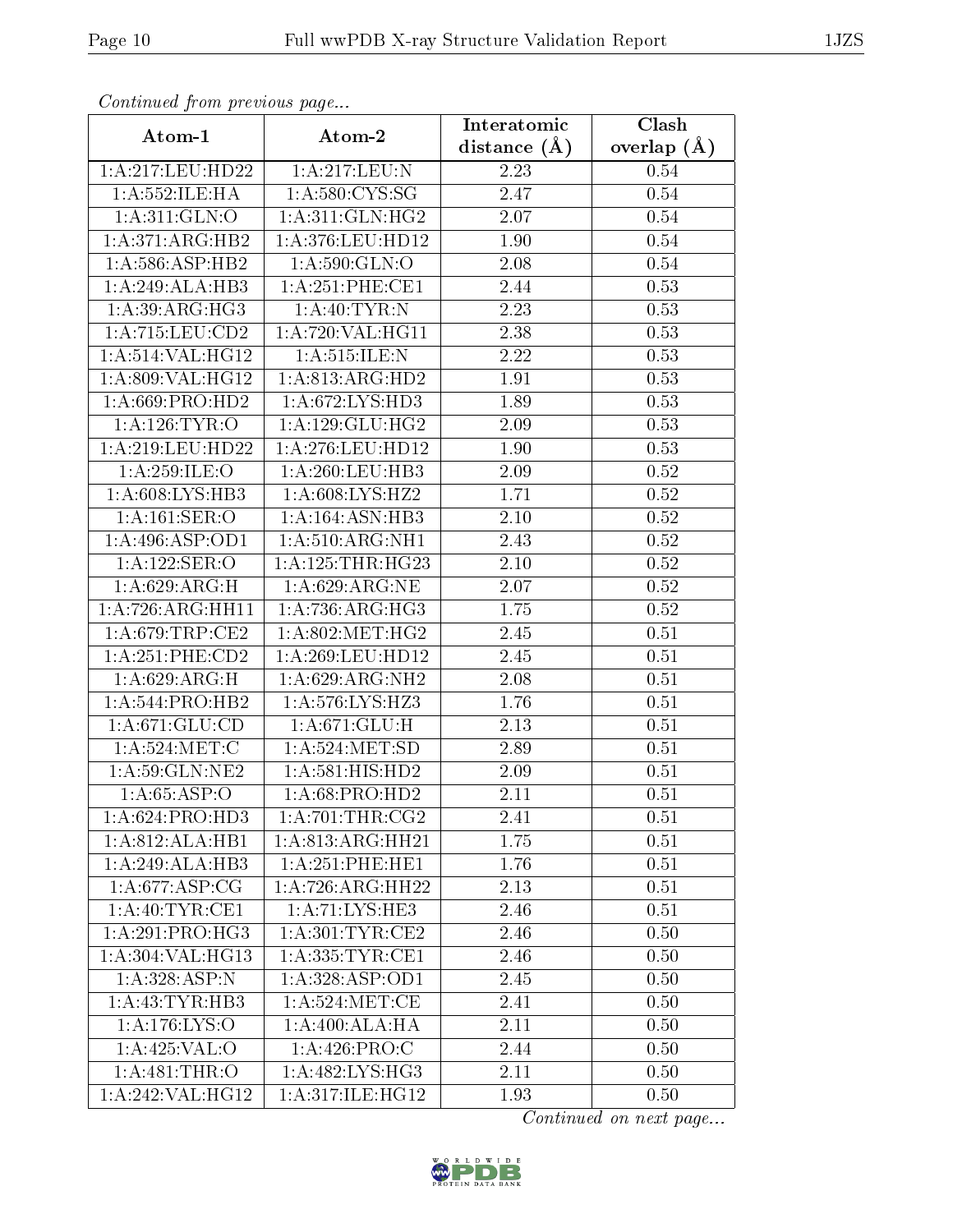| Continuea jioin pievivus page<br>Clash<br>Interatomic |                               |                   |               |  |
|-------------------------------------------------------|-------------------------------|-------------------|---------------|--|
| Atom-1                                                | Atom-2                        | distance $(A)$    | overlap $(A)$ |  |
| 1:A:814:ALA:O                                         | 1: A:816:ARG:N                | 2.40              | 0.50          |  |
| 1: A:179:PRO:HG3                                      | 1: A:398:TYR:CE1              | 2.47              | 0.50          |  |
| 1: A:548: ILE: HG13                                   | 1:A:578:VAL:HG13              | 1.94              | 0.50          |  |
| 1: A:54: HIS:O                                        | 1:A:57:HIS:HB2                | 2.12              | 0.50          |  |
| 1: A: 157: SER: O                                     | 1: A: 160: TRP: HB3           | 2.12              | 0.49          |  |
| 1: A:248:TYR:HD2                                      | 1:A:261:GLU:N                 | 2.10              | 0.49          |  |
| 1: A:50: ASN: C                                       | 1:A:50:ASN:HD22               | $\overline{2}.15$ | 0.49          |  |
| 1: A:93:LEU:HG                                        | 1:A:183:ARG:NH2               | 2.26              | 0.49          |  |
| 1:A:737:GLU:C                                         | 1:A:739:ALA:H                 | 2.15              | 0.49          |  |
| 1: A:809:VAL:O                                        | 1:A:813:ARG:HD2               | 2.13              | 0.49          |  |
| 1: A: 5: VAL: HG23                                    | 1: A:6: GLY:N                 | 2.22              | 0.49          |  |
| 1: A: 715: LEU: HA                                    | 1: A:720: VAL:HG11            | 1.93              | 0.49          |  |
| 1:A:213:GLU:HB3                                       | 1: A:216:LYS:HD3              | 1.94              | 0.49          |  |
| 1:A:795:ASP:O                                         | 1:A:799:VAL:HG23              | 2.13              | 0.49          |  |
| 1:A:221:LYS:HE3                                       | 1:A:222:ALA:H                 | 1.75              | 0.49          |  |
| 1: A:66:LEU:C                                         | 1: A:66:LEU:HD23              | 2.33              | 0.49          |  |
| 1:A:179:PRO:HG3                                       | 1: A:398: TYR: HE1            | 1.77              | 0.48          |  |
| 1: A:243: HIS:O                                       | 1:A:281:GLY:HA3               | 2.13              | 0.48          |  |
| 1: A:606: ILE:O                                       | 1: A:610: GLY:HA2             | 2.12              | 0.48          |  |
| 1: A: 386: TYR: CG                                    | 1:A:387:PRO:H <sub>D2</sub>   | 2.49              | 0.48          |  |
| 1:A:425:VAL:HG21                                      | 1:A:579:ILE:CG1               | 2.31              | 0.48          |  |
| 1:A:243:HIS:CD2                                       | $1:A:245:\overline{GLU:H}$    | 2.31              | 0.48          |  |
| 1: A: 197: TYR: HE1                                   | 1:A:387:PRO:HD3               | 1.77              | 0.48          |  |
| 1: A: 734: LEU: HG                                    | 1:A:735:ASP:N                 | 2.28              | 0.48          |  |
| 1: A: 183: ARG: HG3                                   | 1:A:184:CYS:N                 | 2.25              | 0.48          |  |
| 1: A:50: ASN:C                                        | 1:A:50:ASN:ND2                | 2.66              | 0.48          |  |
| 1:A:537:GLU:CD                                        | 1:A:537:GLU:H                 | 2.17              | 0.48          |  |
| 1:A:212:LYS:HE3                                       | 1: A:289:TYR:O                | 2.13              | 0.48          |  |
| $1:A:708.\overline{\text{ARG:C}}$                     | 1:A:708:ARG:HD3               | 2.34              | 0.48          |  |
| 1: A:715:LEU:H A                                      | 1: A:720: VAL:HG12            | 1.96              | 0.48          |  |
| 1:A:120:ARG:O                                         | 1: A: 123: VAL: HG22          | 2.13              | 0.48          |  |
| 1: A:224:LEU:HD22                                     | 1:A:317:ILE:HD13              | 1.96              | 0.48          |  |
| 1: A: 104: LYS: O                                     | 1: A: 108: GLU: HG2           | 2.13              | 0.48          |  |
| 1:A:323:ALA:HB2                                       | 1:A:339:LEU:CD1               | 2.44              | 0.48          |  |
| 1: A:645:THR:HG23                                     | 1:A:715:LEU:CD1               | 2.44              | 0.48          |  |
| 1:A:674:PRO:HG2                                       | 1:A:726:ARG:NH1               | 2.28              | 0.47          |  |
| 1:A:122:SER:HA                                        | 1: A:125:THR:CG2              | 2.44              | 0.47          |  |
| 1:A:211:LEU:HD23                                      | 1:A:222:ALA:C                 | 2.35              | 0.47          |  |
| 1: A:628:ARG:HA                                       | 1: A:629: ARG: NH2            | 2.26              | 0.47          |  |
| 1:A:197:TYR:CE1                                       | 1: A: 387: PRO: HD3           | 2.50              | 0.47          |  |
| 1:A:408:ASN:H                                         | $1:A:408: \overline{ASN:ND2}$ | 2.12              | 0.47          |  |

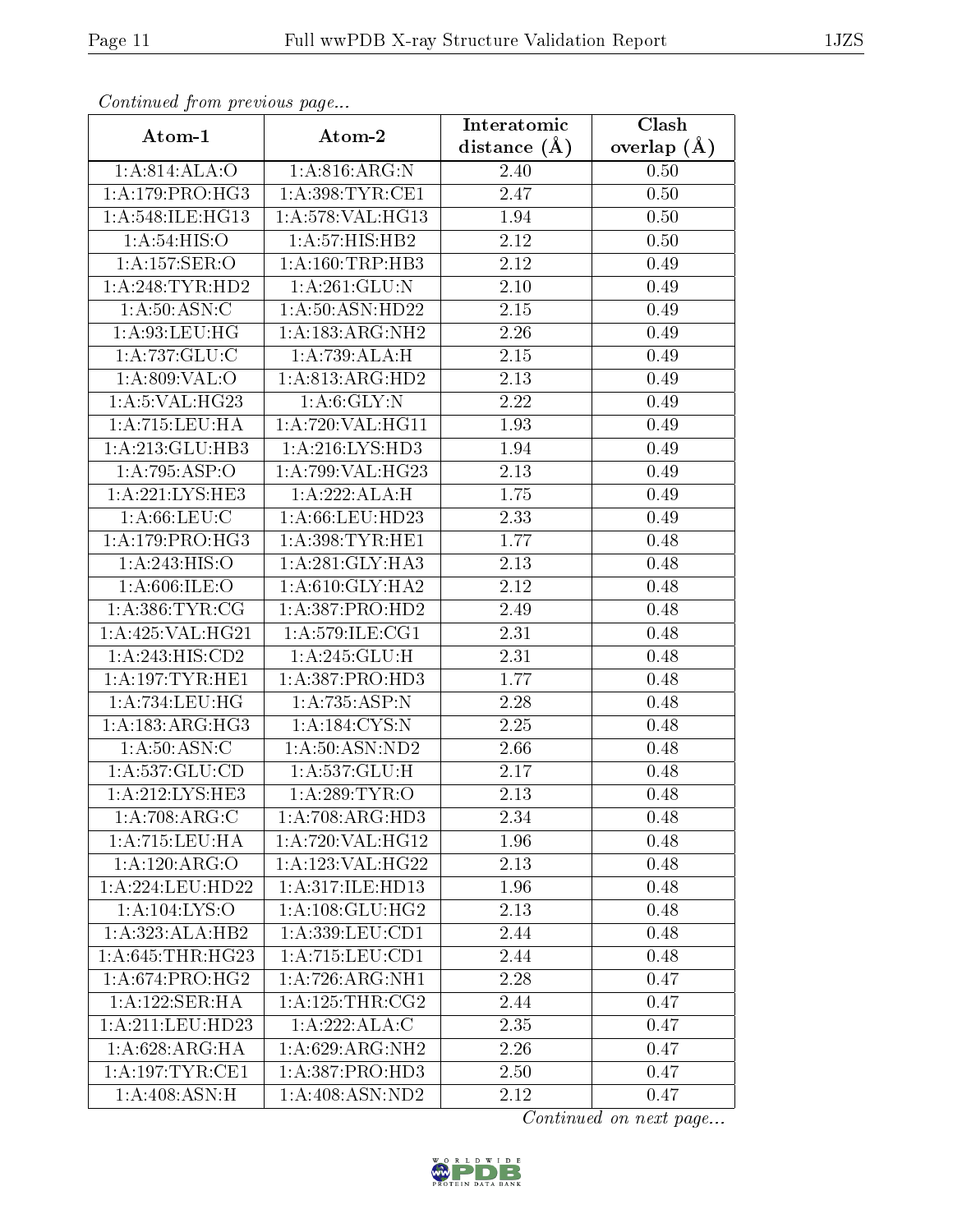| Continuea from previous page<br>Clash<br>Interatomic |                      |                  |               |  |  |
|------------------------------------------------------|----------------------|------------------|---------------|--|--|
| Atom-1                                               | Atom-2               | distance $(\AA)$ | overlap $(A)$ |  |  |
| 1: A:629:ARG:NE                                      | 1:A:629:ARG:N        | 2.62             | 0.47          |  |  |
| 1:A:199:GLU:CD                                       | 1: A: 383: LEU: HD11 | 2.35             | 0.47          |  |  |
| 1: A: 40: TYR: CZ                                    | 1: A:71: LYS:HG3     | 2.50             | 0.47          |  |  |
| 1:A:93:LEU:HD22                                      | 1:A:391:ARG:HB3      | 1.95             | 0.47          |  |  |
| 1:A:199:GLU:OE2                                      | 1:A:383:LEU:HD11     | 2.15             | 0.47          |  |  |
| 1: A:40: TYR: CE1                                    | 1: A:71: LYS:HG3     | 2.50             | 0.47          |  |  |
| 1:A:417:ARG:O                                        | 1:A:420:GLN:HB2      | 2.15             | 0.47          |  |  |
| 1: A: 163: LYS: HD2                                  | 1:A:471:GLY:N        | 2.29             | 0.47          |  |  |
| 1: A: 575: PHE: CE1                                  | 1: A:578: VAL: CG2   | 2.99             | 0.46          |  |  |
| 1: A: 459: TRP: HA                                   | 1: A:510: ARG:HA     | 1.97             | 0.46          |  |  |
| 1:A:781:VAL:CC                                       | 1: A:783:LEU:H       | 2.18             | 0.46          |  |  |
| 1: A:243: HIS: CG                                    | 1:A:244:PRO:HD2      | 2.51             | 0.46          |  |  |
| 1:A:246:TYR:CE1                                      | 1: A:311: GLN: HB2   | 2.51             | 0.46          |  |  |
| 1:A:409:THR:C                                        | 1:A:411:PHE:H        | 2.19             | 0.46          |  |  |
| 1:A:8:PRO:HG3                                        | 1:A:647:TRP:CD1      | 2.51             | 0.46          |  |  |
| $1:A:153$ : THR: HB                                  | 1: A: 530: HIS: CD2  | 2.51             | 0.46          |  |  |
| 1:A:266:ARG:NH1                                      | 1:A:266:ARG:HB3      | 2.30             | 0.46          |  |  |
| 1: A:408: ASN:ND2                                    | 1: A:408: ASN: N     | 2.62             | 0.46          |  |  |
| 1:A:734:LEU:O                                        | 1:A:737:GLU:HB3      | 2.16             | 0.46          |  |  |
| 1:A:173:ARG:NH2                                      | 1:A:467:GLU:OE2      | 2.48             | 0.46          |  |  |
| 1:A:266:ARG:NH1                                      | 1:A:266:ARG:CB       | 2.79             | 0.46          |  |  |
| 1:A:243:HIS:CD2                                      | 1:A:244:PRO:HD2      | 2.51             | 0.46          |  |  |
| 1: A:514: VAL: CG1                                   | 1: A:515: ILE:H      | 2.29             | 0.46          |  |  |
| 1:A:713:GLU:OE1                                      | 1:A:713:GLU:O        | 2.34             | 0.46          |  |  |
| 1: A:814: ALA: C                                     | 1:A:816:ARG:N        | 2.69             | 0.46          |  |  |
| 1: A: 164: ASN: ND2                                  | 1:A:168:ARG:HH11     | 2.14             | 0.45          |  |  |
| 1:A:252:GLN:CG                                       | 1:A:276:LEU:HD21     | 2.44             | 0.45          |  |  |
| 1:A:470:ILE:O                                        | 1:A:470:ILE:HG22     | 2.15             | 0.45          |  |  |
| 1:A:492:ARG:HD2                                      | 1:A:492:ARG:HA       | 1.88             | 0.45          |  |  |
| 1: A:582: GLY:HA3                                    | 1:A:626:ALA:O        | 2.15             | 0.45          |  |  |
| 1: A:690:ARG:HH21                                    | 1:A:803:ARG:HH21     | 1.63             | 0.45          |  |  |
| 1: A: 556: ARG: CG                                   | 1: A: 556: ARG: NH1  | 2.78             | 0.45          |  |  |
| 1:A:612:ASP:HB3                                      | 1: A: 758: THR: HG22 | 1.98             | 0.45          |  |  |
| 1:A:766:TRP:CB                                       | 1:A:781:VAL:HG22     | 2.45             | 0.45          |  |  |
| 1:A:244:PRO:HB3                                      | 1: A: 305: LEU: HD22 | 1.98             | 0.45          |  |  |
| 1:A:183:ARG:HG2                                      | 1: A:392: CYS:SG     | 2.56             | 0.45          |  |  |
| 1: A:676:MET:HA                                      | 1: A:676:MET:CE      | 2.47             | 0.45          |  |  |
| 1: A:510: ARG: NH2                                   | 1: A:513: TYR:O      | 2.49             | 0.45          |  |  |
| 1:A:243:HIS:HB3                                      | 1: A:246:TYR:CG      | 2.52             | 0.45          |  |  |
| 1:A:408:ASN:HD21                                     | 1:A:443:ASP:CA       | 2.11             | 0.45          |  |  |
| 1:A:821:VAL:HG22                                     | 1: A:821: VAL: OXT   | 2.16             | 0.45          |  |  |

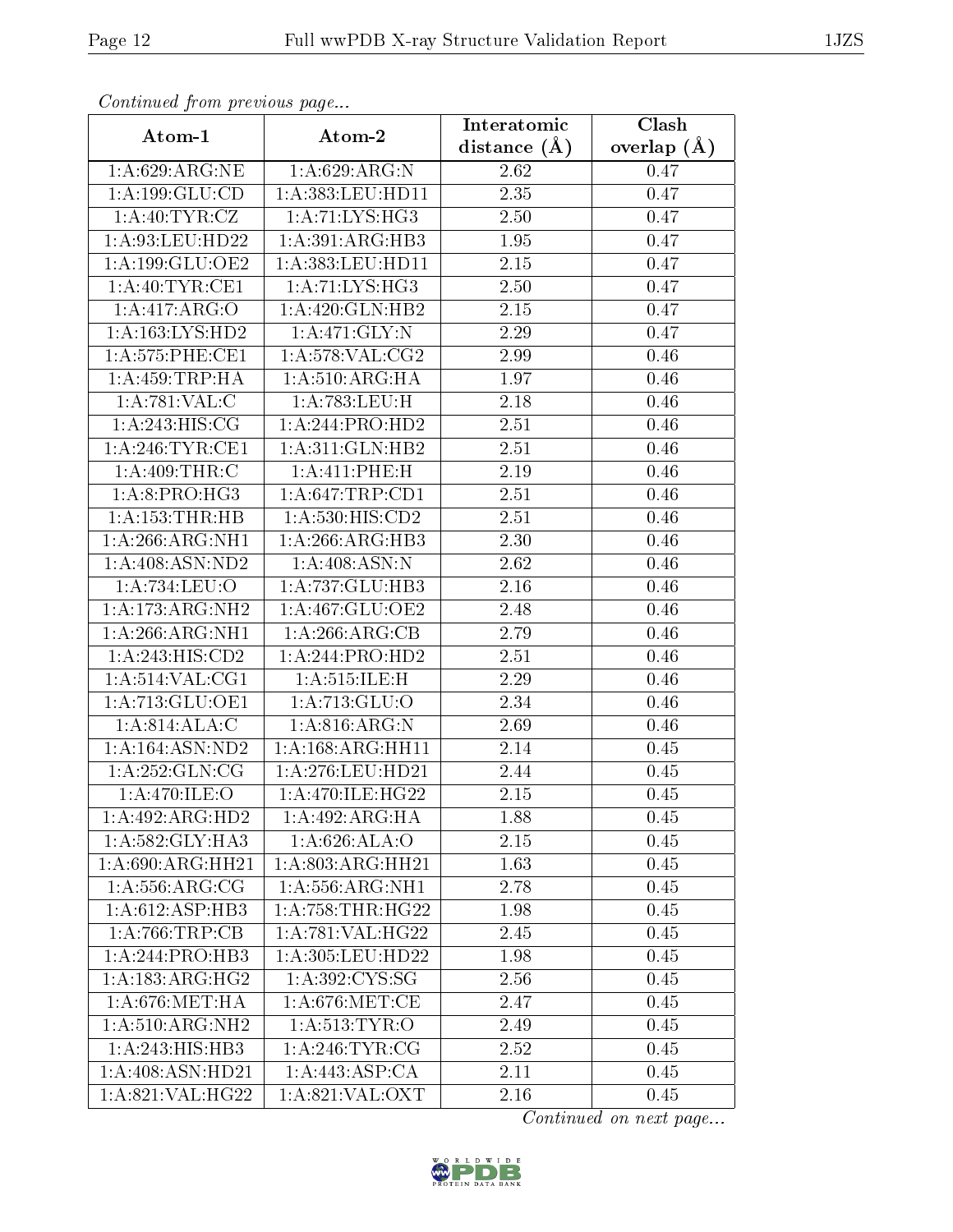| Commuca from previous page |                                | Clash<br>Interatomic     |               |  |  |
|----------------------------|--------------------------------|--------------------------|---------------|--|--|
| Atom-1                     | Atom-2                         |                          | overlap $(A)$ |  |  |
| 1:A:96:GLU:OE2             | 1:A:107:ILE:HD11               | distance $(\AA)$<br>2.17 | 0.45          |  |  |
| 1:A:677:ASP:HB3            | 1: A:742:THR:HG21              | 1.98                     | 0.45          |  |  |
| 1:A:221:LYS:HE3            | 1: A:221:LYS:HA                | 1.98                     | 0.44          |  |  |
| 1: A:281: GLY:HA2          | 1:A:284:LEU:HD13               | 2.00                     | 0.44          |  |  |
| 1: A: 7: GLU: OE1          | $1:A:7:\overline{GLU:N}$       | 2.50                     | 0.44          |  |  |
| 1:A:367:LEU:HA             | 1:A:367:LEU:HD12               | 1.81                     | 0.44          |  |  |
| 1:A:529:LEU:C              | 1: A:531:TYR:H                 | 2.19                     | 0.44          |  |  |
| 1: A: 461: CYS: CB         | 1:A:502:CYS:HG                 | 2.30                     | 0.44          |  |  |
| 1:A:266:ARG:HH11           | 1:A:266:ARG:CB                 | 2.31                     | 0.44          |  |  |
| 1:A:406:ILE:HB             | 1: A: 444: TRP: HB3            | 1.99                     | 0.44          |  |  |
| 1: A:491: HIS:O            | 1:A:495:VAL:HG22               | 2.18                     | 0.44          |  |  |
| 1: A: 392: CYS:O           | 1: A:394:THR:N                 | 2.50                     | 0.44          |  |  |
| 1:A:237:ASN:HB2            | $1:A:319:HI\overline{S:CE1}$   | 2.53                     | 0.44          |  |  |
| 1:A:543:PHE:O              | 1: A:544:PRO:C                 | 2.52                     | 0.43          |  |  |
| 1: A:625: GLU:O            | 1: A:626: ALA:O                | 2.36                     | 0.43          |  |  |
| 1: A:206:TYR:HA            | 1:A:226:ILE:O                  | 2.18                     | 0.43          |  |  |
| 1:A:261:GLU:HB2            | 1: A:316: GLY:HA3              | 2.00                     | 0.43          |  |  |
| 1:A:333:ARG:NH1            | 1: A:336: GLY:HA2              | 2.32                     | 0.43          |  |  |
| $1:\overline{A:4:GLU:CD}$  | 1: A:4: GLU:H                  | 2.21                     | 0.43          |  |  |
| 1:A:95:VAL:HG21            | 1: A:119: CYS:HA               | 2.01                     | 0.43          |  |  |
| 1: A: 13: LEU: O           | 1: A:17: VAL:HG23              | 2.19                     | 0.43          |  |  |
| 1:A:733:ALA:O              | 1:A:734:LEU:C                  | 2.55                     | 0.43          |  |  |
| 1:A:728:TRP:O              | 1:A:731:GLU:HB2                | 2.19                     | 0.43          |  |  |
| 1: A:310: SER:OG           | 1:A:311:GLN:N                  | 2.51                     | 0.43          |  |  |
| 1: A: 575: PHE: CD1        | 1:A:578:VAL:HG22               | 2.53                     | 0.43          |  |  |
| 1: A: 136: ARG: HD2        | 1:A:136:ARG:HA                 | 1.88                     | 0.43          |  |  |
| 1:A:199:GLU:HA             | 1: A: 385: SER: HA             | 2.01                     | 0.43          |  |  |
| 1:A:243:HIS:CD2            | 1:A:245:GLU:HG3                | 2.54                     | 0.43          |  |  |
| 1: A: 353: PRO:HG2         | 1: A:354: PHE:CE1              | 2.53                     | 0.43          |  |  |
| 1:A:425:VAL:H B            | 1: A:426: PRO:CD               | 2.49                     | 0.43          |  |  |
| 1: A:667:PRO:HA            | $1: A:668: \overline{PRO:HD3}$ | 1.89                     | 0.43          |  |  |
| 1:A:266:ARG:HB2            | 1: A:266:ARG:HH11              | 1.83                     | 0.42          |  |  |
| 1:A:438:LEU:O              | 1:A:441:LEU:HB2                | 2.18                     | 0.42          |  |  |
| 1: A:547:PHE:CD2           | 1: A:698:TYR:CE2               | 3.06                     | 0.42          |  |  |
| 1:A:226:ILE:HG22           | 1:A:227:TRP:N                  | 2.33                     | 0.42          |  |  |
| 1:A:425:VAL:O              | 1:A:427:PRO:CD                 | 2.67                     | 0.42          |  |  |
| 1: A:68: PRO:O             | 1: A:72:THR:HG23               | 2.19                     | 0.42          |  |  |
| 1:A:221:LYS:CA             | 1:A:221:LYS:HE3                | 2.48                     | 0.42          |  |  |
| 1:A:229:THR:C              | 1:A:231:PRO:HD3                | 2.39                     | 0.42          |  |  |
| 1: A:59: GLN:CD            | 1:A:581:HIS:CD2                | 2.93                     | 0.42          |  |  |
| 1:A:660:ASP:O              | $1:A:66\overline{1:ARG:C}$     | 2.57                     | 0.42          |  |  |

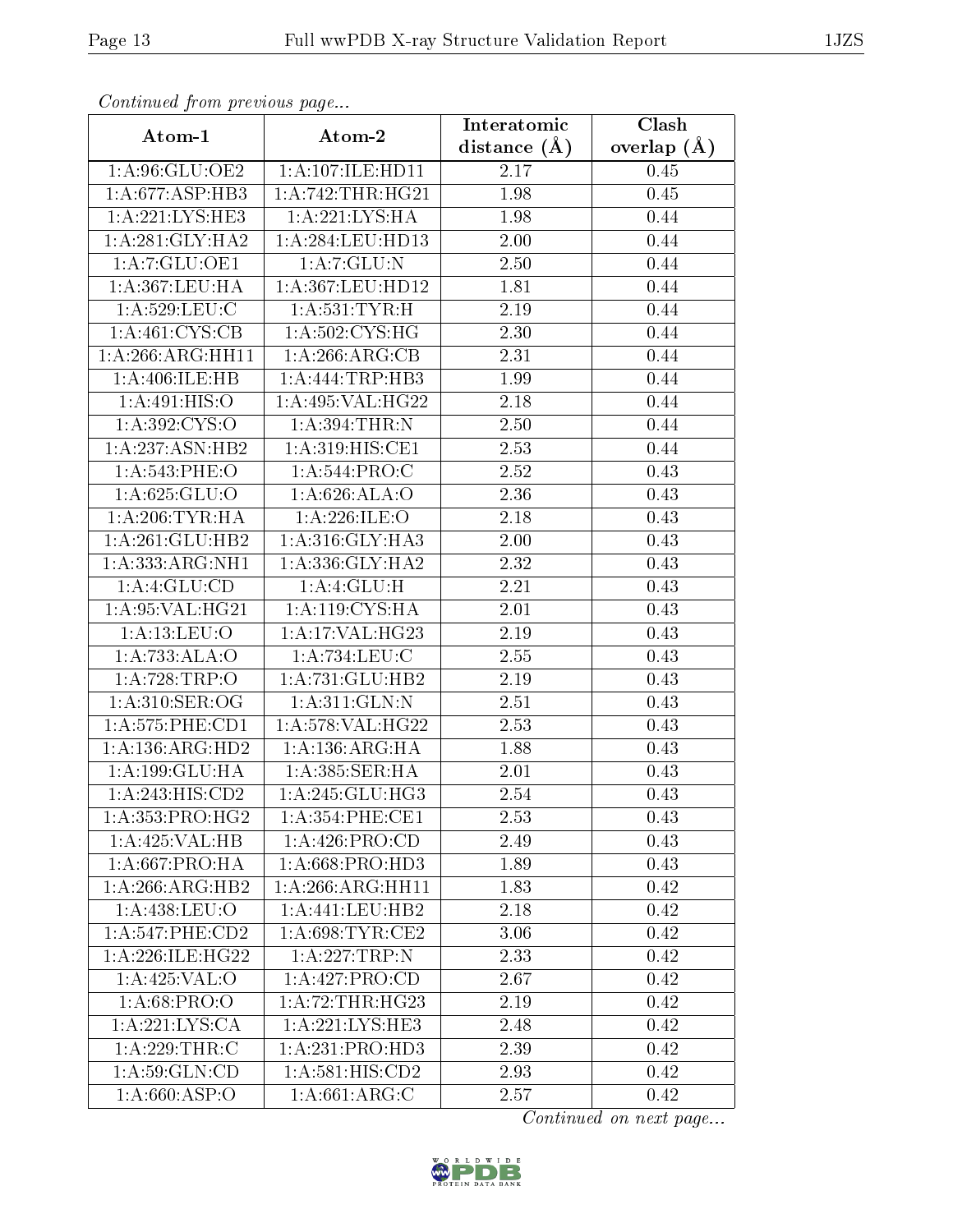| Communa from previous page |                            | Interatomic      | Clash         |
|----------------------------|----------------------------|------------------|---------------|
| Atom-1                     | Atom-2                     | distance $(\AA)$ | overlap $(A)$ |
| 1:A:653:PHE:CZ             | 1: A:744:TYR:HB2           | 2.55             | 0.42          |
| 1:A:333:ARG:CZ             | 1:A:333:ARG:HA             | 2.49             | 0.42          |
| 1:A:65:ASP:OD1             | 1: A:615: ARG: NH2         | 2.42             | 0.42          |
| 1: A:378: LYS: HE2         | 1: A:380: GLU:OE2          | 2.20             | 0.42          |
| 1: A:718:TRP:HA            | 1: A:718:TRP:CE3           | 2.54             | 0.42          |
| 1:A:466:LYS:HD3            | 1: A:467: GLU:HG3          | 2.02             | 0.42          |
| 1:A:173:ARG:HH22           | 1: A:466: LYS:CD           | 2.33             | 0.41          |
| 1: A:200:ILE:HG12          | 1:A:201:GLN:N              | 2.36             | 0.41          |
| 1:A:133:PHE:CZ             | 1:A:137:ILE:HD13           | 2.55             | 0.41          |
| 1: A:676:MET:HE2           | 1:A:676:MET:HA             | 2.01             | 0.41          |
| 1:A:429:ILE:O              | 1:A:429:ILE:HG22           | 2.21             | 0.41          |
| 1:A:782:HIS:N              | 1:A:782:HIS:CD2            | 2.86             | 0.41          |
| 1:A:570:PHE:O              | 1: A:571: GLY: C           | 2.59             | 0.41          |
| 1: A:59: GLN: NE2          | 1:A:581:HIS:CD2            | 2.88             | 0.41          |
| 1:A:609:PHE:CZ             | 1:A:636:ARG:HB2            | 2.55             | 0.41          |
| 1:A:790:ASP:HA             | 1:A:791:PRO:HD3            | 1.93             | 0.41          |
| 1:A:724:ARG:HB2            | 1:A:724:ARG:HH11           | 1.86             | 0.41          |
| 1: A:809: VAL:CG1          | 1:A:813:ARG:HD2            | 2.50             | 0.41          |
| 1: A:298: GLU:CD           | 1:A:298:GLU:N              | 2.74             | 0.41          |
| 1:A:680:LEU:HD22           | 1:A:719:TYR:CD1            | 2.55             | 0.41          |
| 1:A:543:PHE:C              | 1: A:543:PHE:CD1           | 2.93             | 0.41          |
| 1: A:678:ARG:HB3           | 1: A:678:ARG:HH11          | 1.86             | 0.41          |
| 1: A:408: ASN:CG           | 1:A:441:LEU:HD11           | 2.41             | 0.41          |
| 1: A:261: GLU:OE1          | 1:A:262:GLU:O              | 2.39             | 0.41          |
| 1: A:461: CYS:HB2          | 1:A:502:CYS:SG             | 2.61             | 0.41          |
| 1:A:142:ASP:HB3            | 1: A:145: ASP:OD1          | 2.21             | 0.40          |
| 1: A:57: HIS:O             | 1: A:61: ARG:HG3           | 2.19             | 0.40          |
| 1: A:150:LEU:HD12          | $1:A:150:LE\overline{U:C}$ | 2.42             | 0.40          |
| 1: A: 221: LYS:O           | 1:A:256:GLU:HB2            | 2.21             | 0.40          |
| 1: A:284:LEU:CD1           | 1: A:284:LEU:H             | 2.33             | 0.40          |
| 1:A:202:ASP:OD2            | 1:A:384:HIS:HE1            | 2.04             | 0.40          |
| 1:A:402:GLU:OE1            | 1: A:513: TYR: OH          | 2.34             | 0.40          |
| 1:A:59:GLN:HG3             | 1: A:618: ILE: CG2         | 2.51             | 0.40          |
| 1: A:684:MET:O             | 1:A:688:ILE:HG13           | 2.21             | 0.40          |
| 1:A:484:LEU:HB3            | 1:A:485:PRO:HD2            | 2.03             | 0.40          |

There are no symmetry-related clashes.

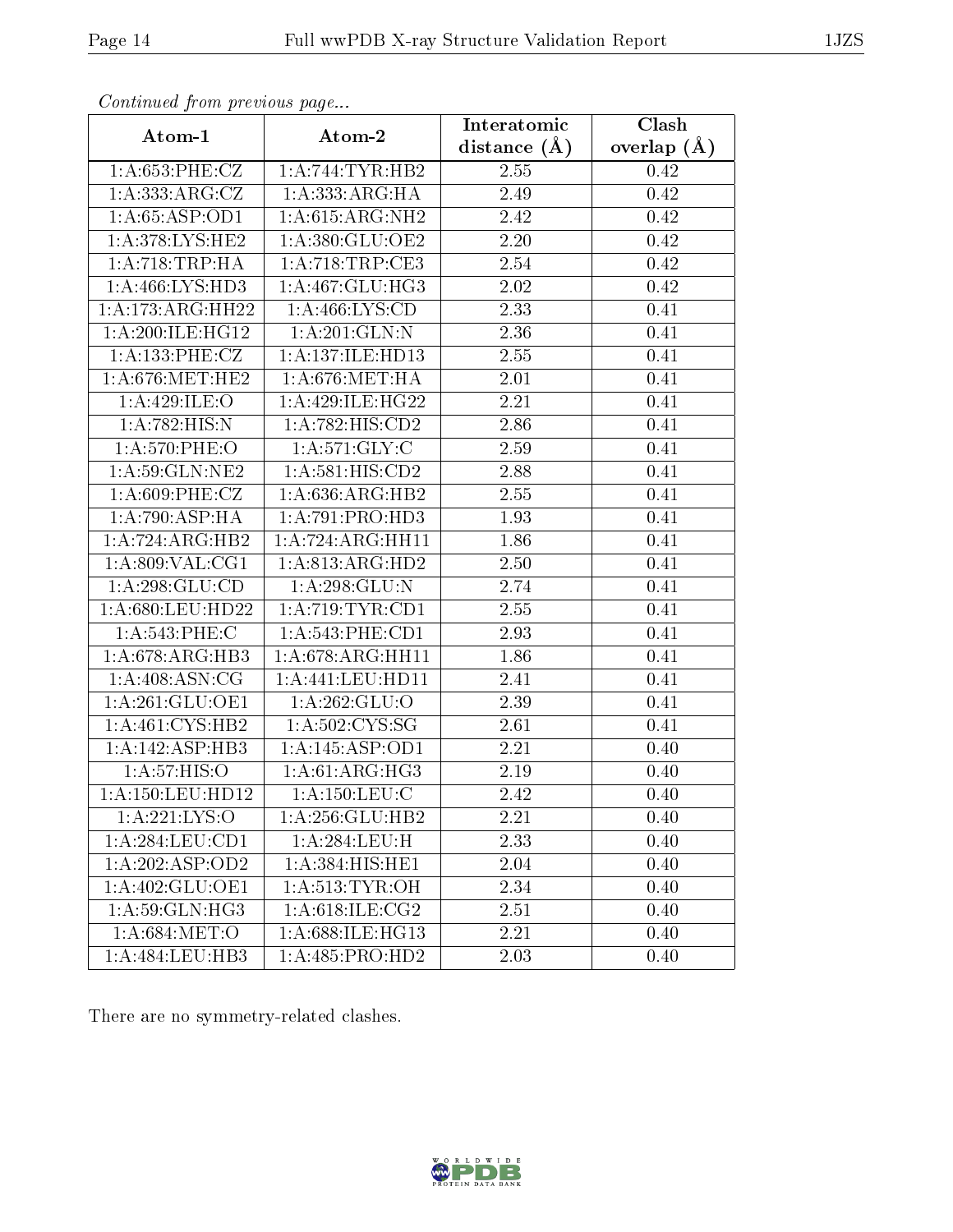# 5.3 Torsion angles (i)

#### 5.3.1 Protein backbone (i)

In the following table, the Percentiles column shows the percent Ramachandran outliers of the chain as a percentile score with respect to all X-ray entries followed by that with respect to entries of similar resolution.

The Analysed column shows the number of residues for which the backbone conformation was analysed, and the total number of residues.

| Mol   Chain | Analysed                                     |  | Favoured   Allowed   Outliers   Percentiles |
|-------------|----------------------------------------------|--|---------------------------------------------|
|             | $ 819/821(100\%) 705(86\%) 85(10\%) 29(4\%)$ |  | $\boxed{3}$ $\boxed{4}$                     |

All (29) Ramachandran outliers are listed below:

| Mol            | Chain                                                                   | Res              | Type                      |
|----------------|-------------------------------------------------------------------------|------------------|---------------------------|
| $\overline{1}$ | $\overline{A}$                                                          | $\overline{5}$   | $\overline{\text{VAL}}$   |
| $\mathbf{1}$   | $\overline{A}$                                                          | 467              | $\overline{\text{GLU}}$   |
| $\overline{1}$ | $\overline{A}$                                                          | 531              | $\overline{\text{TYR}}$   |
| $\overline{1}$ | $\overline{A}$                                                          | 626              | ALA                       |
| $\overline{1}$ |                                                                         | 713              | $\overline{\mathrm{GLU}}$ |
| $\overline{1}$ | $\frac{\overline{A}}{\overline{A}}$ $\frac{\overline{A}}{\overline{A}}$ | 730              | $\overline{\mathrm{ASN}}$ |
| $\overline{1}$ |                                                                         | 734              | $\overline{\text{LEU}}$   |
| $\overline{1}$ |                                                                         | $\overline{310}$ | SER                       |
| $\mathbf{1}$   |                                                                         | 393              | $\overline{\text{SER}}$   |
| $\mathbf{1}$   | $\overline{A}$                                                          | 716              | <b>SER</b>                |
| $\overline{1}$ | $\overline{A}$                                                          | $\overline{815}$ | $\overline{\rm ALA}$      |
| $\overline{1}$ | $\frac{\overline{A}}{\overline{A}}$ $\frac{\overline{A}}{\overline{A}}$ | $\overline{25}$  | $\overline{\text{LYS}}$   |
| $\overline{1}$ |                                                                         | $\overline{352}$ | $\overline{{\rm GLU}}$    |
| $\mathbf{1}$   |                                                                         | 596              | $\overline{\text{LYS}}$   |
| $\overline{1}$ |                                                                         | 819              | $\overline{\text{SER}}$   |
| $\overline{1}$ |                                                                         | 820              | $\overline{\text{GLY}}$   |
| $\mathbf{1}$   | $\overline{A}$                                                          | 311              | $\overline{\text{GLN}}$   |
| $\overline{1}$ | $\overline{A}$                                                          | 425              | $\overline{\text{VAL}}$   |
| $\overline{1}$ |                                                                         | 535              | $\overline{HIS}$          |
| $\overline{1}$ | $\frac{\overline{A}}{\overline{A}}$ $\frac{\overline{A}}{\overline{A}}$ | 768              | $\overline{\text{ASN}}$   |
| $\mathbf{1}$   |                                                                         | $23\,$           | $\overline{\text{ARG}}$   |
| $\mathbf{1}$   |                                                                         | $\overline{216}$ | $\overline{\text{LYS}}$   |
| $\overline{1}$ |                                                                         | 464              | $\overline{\text{CYS}}$   |
| $\mathbf{1}$   | $\overline{A}$                                                          | 729              | $\overline{\text{LYS}}$   |
| $\overline{1}$ | $\overline{A}$                                                          | $795\,$          | $\overline{\text{ASP}}$   |
| $\overline{1}$ | $\frac{\overline{A}}{\overline{A}}$                                     | 506              | $\overline{\text{GLY}}$   |
| $\overline{1}$ |                                                                         | 492              | $\overline{\rm{ARG}}$     |
| $\overline{1}$ | $\overline{A}$                                                          | 457              | $\overline{\mathrm{PRO}}$ |

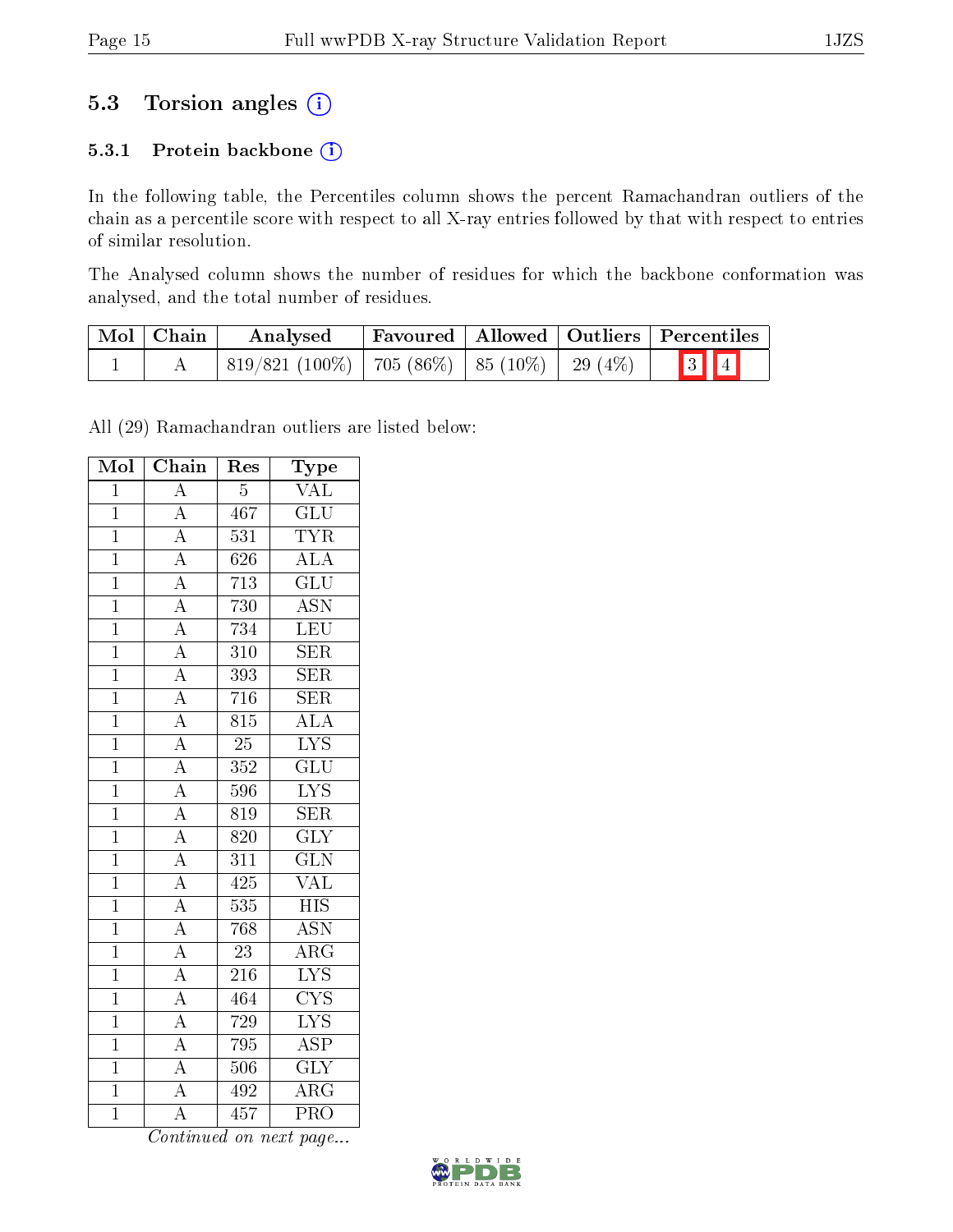Continued from previous page...

| Mol | Chain | $+$ Res $+$ | рe |
|-----|-------|-------------|----|
|     |       |             |    |

#### 5.3.2 Protein sidechains  $(i)$

In the following table, the Percentiles column shows the percent sidechain outliers of the chain as a percentile score with respect to all X-ray entries followed by that with respect to entries of similar resolution.

The Analysed column shows the number of residues for which the sidechain conformation was analysed, and the total number of residues.

| Mol   Chain | Analysed                    |                                      | Rotameric   Outliers   Percentiles |
|-------------|-----------------------------|--------------------------------------|------------------------------------|
|             | $698/698(100\%)$ 652 (93\%) | $\frac{1}{2}$ 46 (7\%) $\frac{1}{2}$ | $\vert$ 16 $\vert$ 32              |

All (46) residues with a non-rotameric sidechain are listed below:

| Mol            | Chain                   | $\operatorname{Res}% \left( \mathcal{N}\right) \equiv\operatorname{Res}(\mathcal{N}_{0})\cap\mathcal{N}_{1}$ | Type                    |
|----------------|-------------------------|--------------------------------------------------------------------------------------------------------------|-------------------------|
| $\overline{1}$ | $\overline{A}$          | $\overline{22}$                                                                                              | $\overline{\text{LYS}}$ |
| $\mathbf{1}$   | $\overline{A}$          | $39\,$                                                                                                       | $\rm{ARG}$              |
| $\overline{1}$ | $\overline{A}$          | $\overline{41}$                                                                                              | <b>THR</b>              |
| $\overline{1}$ | $\overline{A}$          | 44                                                                                                           | $\overline{\text{GLU}}$ |
| $\overline{1}$ | $\frac{1}{A}$           | 50                                                                                                           | $\overline{ASN}$        |
| $\overline{1}$ | $\overline{A}$          | 80                                                                                                           | $\overline{\rm{ARG}}$   |
| $\overline{1}$ | $\overline{A}$          | 117                                                                                                          | $\overline{\text{GLN}}$ |
| $\overline{1}$ | $\overline{A}$          | 183                                                                                                          | $\overline{\rm{ARG}}$   |
| $\overline{1}$ | $\overline{A}$          | $195\,$                                                                                                      | $\overline{\text{LEU}}$ |
| $\overline{1}$ | $\overline{A}$          | $\overline{221}$                                                                                             | $\overline{\text{LYS}}$ |
| $\overline{1}$ | $\overline{A}$          | 225                                                                                                          | LEU                     |
| $\overline{1}$ | $\overline{A}$          | 227                                                                                                          | TRP                     |
| $\overline{1}$ | $\overline{A}$          | 255                                                                                                          | $\overline{\text{ASP}}$ |
| $\overline{1}$ | $\frac{1}{\mathbf{A}}$  | $2\,79$                                                                                                      | $\overline{\rm PHE}$    |
| $\overline{1}$ | $\overline{A}$          | $\overline{304}$                                                                                             | $\overline{\text{VAL}}$ |
| $\overline{1}$ | $\overline{A}$          | 309                                                                                                          | <b>VAL</b>              |
| $\overline{1}$ | $\overline{A}$          | 320                                                                                                          | $\overline{\text{GLN}}$ |
| $\overline{1}$ | $\overline{A}$          | 328                                                                                                          | $\overline{\text{ASP}}$ |
| $\mathbf{1}$   | $\overline{A}$          | 329                                                                                                          | LEU                     |
| $\overline{1}$ | $\overline{A}$          | 333                                                                                                          | $\overline{\rm{ARG}}$   |
| $\bar{1}$      | $\overline{A}$          | 349                                                                                                          | <b>LEU</b>              |
| $\overline{1}$ | $\overline{A}$          | 360                                                                                                          | $\overline{\rm{ARG}}$   |
| $\overline{1}$ | $\overline{A}$          | 376                                                                                                          | <b>LEU</b>              |
| $\overline{1}$ | $\overline{A}$          | 408                                                                                                          | $\overline{\text{ASN}}$ |
| $\overline{1}$ | $\overline{\mathbf{A}}$ | 441                                                                                                          | LEU                     |

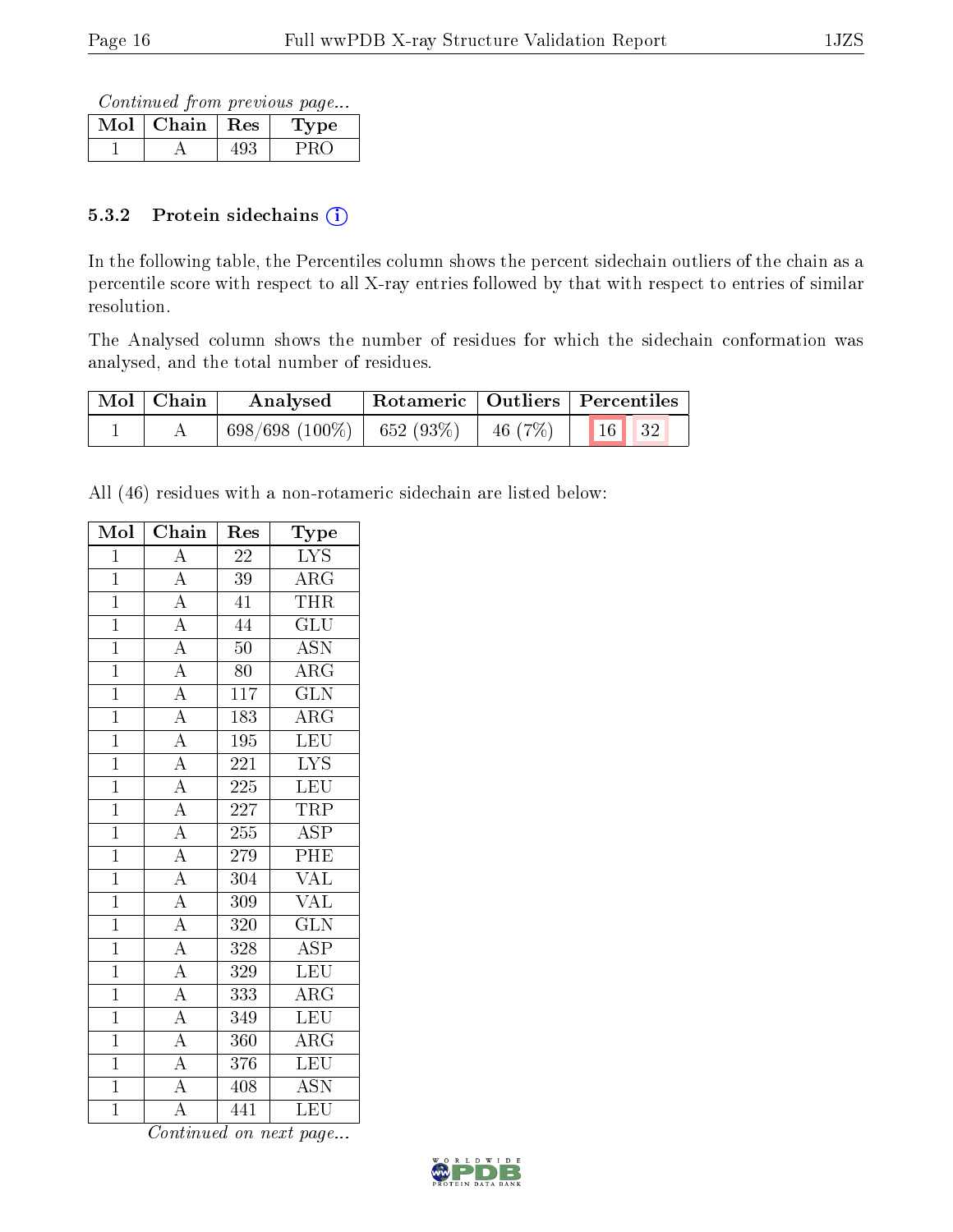| Mol            | $\overline{\text{Chain}}$ | Res | Type                      |
|----------------|---------------------------|-----|---------------------------|
| $\mathbf{1}$   | $\overline{A}$            | 470 | ILE                       |
| $\overline{1}$ | $\overline{A}$            | 524 | <b>MET</b>                |
| $\mathbf{1}$   | $\overline{A}$            | 537 | $\overline{\mathrm{GLU}}$ |
| $\mathbf{1}$   | $\overline{A}$            | 556 | ARG                       |
| $\overline{1}$ | $\overline{A}$            | 588 | $\overline{\text{LYS}}$   |
| $\mathbf{1}$   | $\overline{A}$            | 627 | ASP                       |
| $\overline{1}$ | $\overline{\rm A}$        | 628 | $\rm{ARG}$                |
| $\mathbf{1}$   | $\overline{A}$            | 629 | $\rm{ARG}$                |
| $\mathbf{1}$   | $\overline{A}$            | 660 | <b>ASP</b>                |
| $\overline{1}$ | $\overline{\rm A}$        | 689 | $\overline{\text{GLN}}$   |
| $\mathbf{1}$   | $\overline{A}$            | 701 | THR                       |
| $\overline{1}$ | $\overline{\rm A}$        | 713 | $\overline{{\rm GLU}}$    |
| $\mathbf{1}$   | $\overline{A}$            | 714 | ASP                       |
| $\mathbf{1}$   | $\overline{\rm A}$        | 718 | TRP                       |
| $\mathbf{1}$   | $\overline{\rm A}$        | 728 | TRP                       |
| $\mathbf{1}$   | $\overline{A}$            | 731 | GLU                       |
| $\mathbf{1}$   | $\overline{A}$            | 745 | $\overline{\mathrm{GLU}}$ |
| $\mathbf{1}$   | $\overline{A}$            | 764 | <b>VAL</b>                |
| $\mathbf{1}$   | $\overline{\rm A}$        | 775 | LEU                       |
| $\overline{1}$ | $\overline{\rm A}$        | 796 | $\overline{\text{GLU}}$   |
| $\overline{1}$ | $\overline{\rm A}$        | 813 | $\rm{ARG}$                |

Some sidechains can be flipped to improve hydrogen bonding and reduce clashes. All (24) such sidechains are listed below:

| Mol            | Chain              | Res    | Type                    |
|----------------|--------------------|--------|-------------------------|
| $\mathbf{1}$   | A                  | $50\,$ | <b>ASN</b>              |
| $\mathbf{1}$   | $\overline{\rm A}$ | 54     | <b>HIS</b>              |
| $\mathbf{1}$   | $\overline{A}$     | 59     | GLN                     |
| $\mathbf{1}$   | $\overline{\rm A}$ | 116    | <b>ASN</b>              |
| $\overline{1}$ | $\overline{\rm A}$ | 164    | <b>ASN</b>              |
| 1              | $\bf{A}$           | 191    | <b>HIS</b>              |
| $\mathbf{1}$   | $\bf{A}$           | 237    | <b>ASN</b>              |
| $\mathbf 1$    | $\overline{\rm A}$ | 243    | HIS                     |
| $\mathbf{1}$   | $\overline{\rm A}$ | 295    | <b>GLN</b>              |
| $\mathbf{1}$   | $\overline{\rm A}$ | 311    | <b>GLN</b>              |
| $\mathbf 1$    | $\bf{A}$           | 384    | <b>HIS</b>              |
| $\mathbf{1}$   | $\bf{A}$           | 408    | <b>ASN</b>              |
| $\mathbf{1}$   | $\overline{A}$     | 418    | <b>ASN</b>              |
| $\mathbf{1}$   | $\overline{A}$     | 419    | <b>ASN</b>              |
| $\overline{1}$ | $\overline{A}$     | 462    | $\overline{\text{GLN}}$ |
| $\mathbf 1$    | $\bf{A}$           | 497    | <b>GLN</b>              |
| $\overline{1}$ | А                  | 560    | ASN                     |

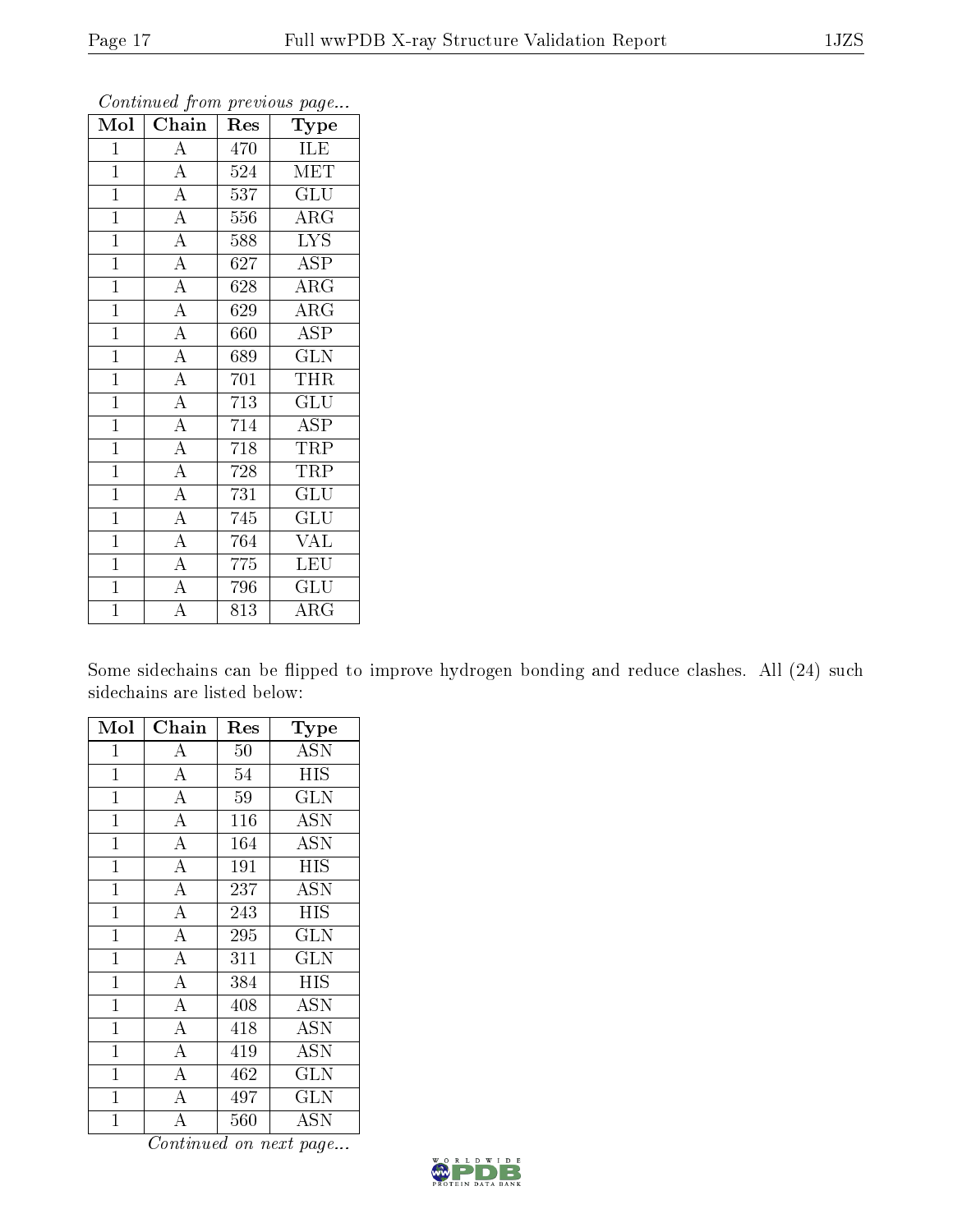Continued from previous page...

| Mol | Chain | Res | Type       |
|-----|-------|-----|------------|
|     |       | 577 | <b>ASN</b> |
|     | А     | 581 | <b>HIS</b> |
|     |       | 590 | <b>GLN</b> |
|     | А     | 658 | <b>ASN</b> |
|     | Ą     | 717 | <b>GLN</b> |
|     |       | 723 | <b>ASN</b> |
|     |       | 801 | <b>GLN</b> |

#### 5.3.3 RNA  $(i)$

There are no RNA molecules in this entry.

### 5.4 Non-standard residues in protein, DNA, RNA chains (i)

There are no non-standard protein/DNA/RNA residues in this entry.

#### 5.5 Carbohydrates (i)

There are no carbohydrates in this entry.

### 5.6 Ligand geometry  $(i)$

Of 3 ligands modelled in this entry, 2 are monoatomic - leaving 1 for Mogul analysis.

In the following table, the Counts columns list the number of bonds (or angles) for which Mogul statistics could be retrieved, the number of bonds (or angles) that are observed in the model and the number of bonds (or angles) that are dened in the Chemical Component Dictionary. The Link column lists molecule types, if any, to which the group is linked. The Z score for a bond length (or angle) is the number of standard deviations the observed value is removed from the expected value. A bond length (or angle) with  $|Z| > 2$  is considered an outlier worth inspection. RMSZ is the root-mean-square of all Z scores of the bond lengths (or angles).

| Mol |            | $\perp$ Type   Chain   Res |      | Link           |          | Bond lengths |            |          | Bond angles |            |
|-----|------------|----------------------------|------|----------------|----------|--------------|------------|----------|-------------|------------|
|     |            |                            |      |                | Jounts - | $RMSZ_1$     | $+ Z  > 2$ | Counts   | RMSZ        | $ #Z  > 2$ |
|     | <b>MRC</b> |                            | 1301 | $\blacksquare$ | 32,36,36 | $1.66\,$     | $3(9\%)$   | 36,48,48 | 2.37        | (9(25%)    |

In the following table, the Chirals column lists the number of chiral outliers, the number of chiral centers analysed, the number of these observed in the model and the number defined in the Chemical Component Dictionary. Similar counts are reported in the Torsion and Rings columns. '-' means no outliers of that kind were identified.

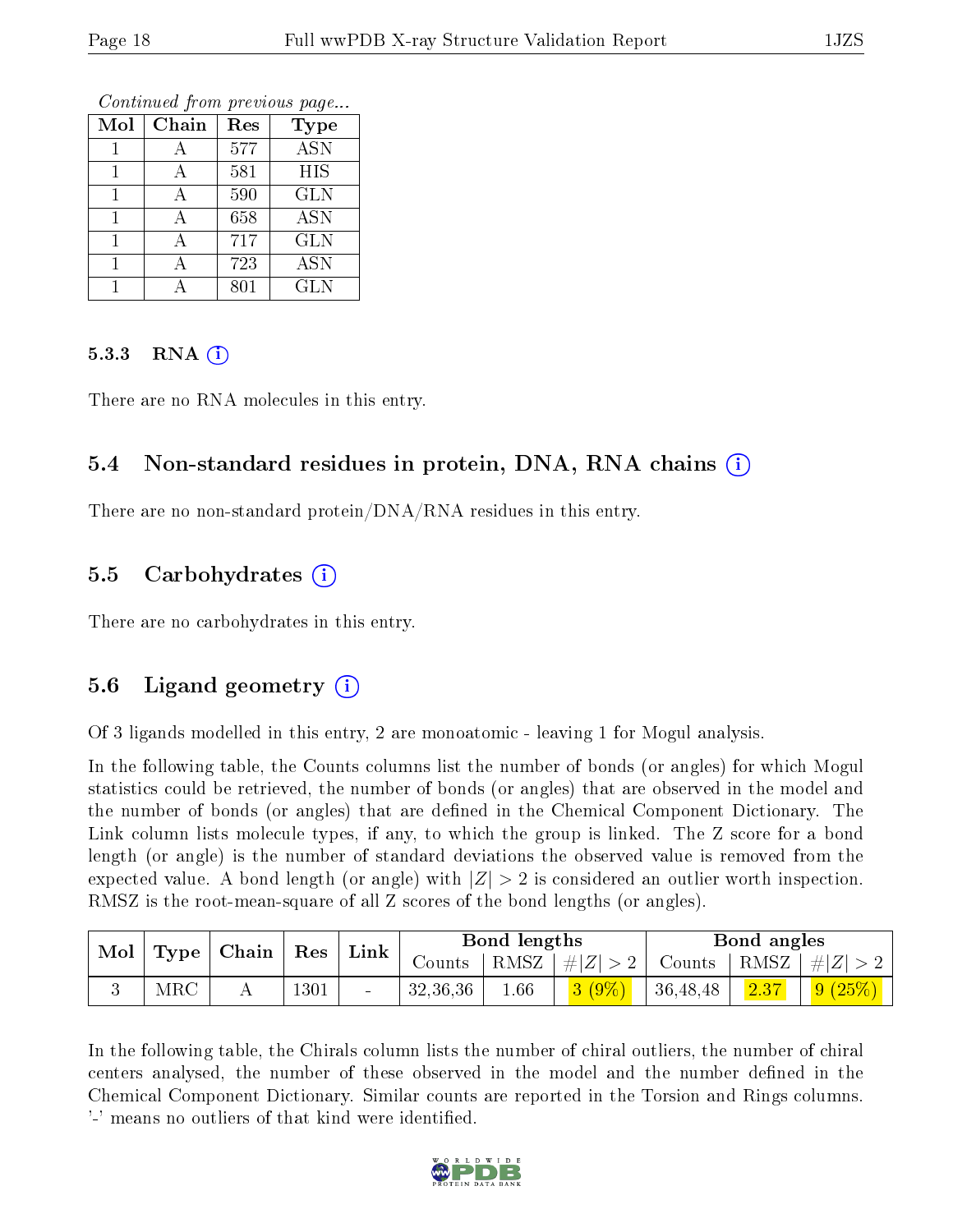|                            |      |                          | Mol   Type   Chain   Res   Link   Chirals | Torsions   Rings                                                         |  |
|----------------------------|------|--------------------------|-------------------------------------------|--------------------------------------------------------------------------|--|
| $^{\prime}$ MRC $_{\odot}$ | 1301 | <b>Contract Contract</b> |                                           | $\vert \vert$ 2/2/11/12 $\vert \vert$ 9/30/54/54 $\vert$ 0/2/2/2 $\vert$ |  |

All (3) bond length outliers are listed below:

| Mol |      |       | $\mid$ Chain $\mid$ Res $\mid$ Type $\mid$ Atoms | $Z_{-}$ | $\mid$ Observed( $\rm \AA$ ) $\mid$ Ideal( $\rm \AA$ ) $\mid$ |      |
|-----|------|-------|--------------------------------------------------|---------|---------------------------------------------------------------|------|
|     | 1301 |       | $MRC$   $C11-C10$                                | 5.56    | 1.54                                                          | .46  |
|     | 1301 |       | $MRC$   $O1A-C1$                                 | 4.07    | .44                                                           | - 34 |
|     | 1301 | MRC - | $C2-C1$                                          | $-3.05$ | $1.39\,$                                                      | .46  |

All (9) bond angle outliers are listed below:

| Mol | Chain | Res  | Type       | Atoms          | Z       | Observed $(°)$ | Ideal(°) |
|-----|-------|------|------------|----------------|---------|----------------|----------|
| 3   | А     | 1301 | $\rm{MRC}$ | C9-C10-C11     | $-5.98$ | 111.21         | 124.18   |
| 3   | А     | 1301 | MRC        | C17-C12-C11    | $-5.83$ | 100.94         | 111.40   |
| 3   | А     | 1301 | $\rm{MRC}$ | C11-C12-C13    | 5.37    | 122.57         | 111.11   |
| 3   | А     | 1301 | MRC        | $C11-O10-C10$  | 4.60    | 63.53          | 60.59    |
| 3   | А     | 1301 | $\rm{MRC}$ | $C9'$ -O1A-C1  | 4.30    | 124.19         | 116.58   |
| 3   | А     | 1301 | $\rm{MRC}$ | $C4-C5-C6$     | $-3.85$ | 109.81         | 113.01   |
| 3   | А     | 1301 | MRC        | $C16-O5-C5$    | 3.11    | 116.41         | 112.19   |
| 3   | А     | 1301 | $\rm{MRC}$ | $O5-C5-C6$     | $-2.60$ | 104.51         | 110.83   |
| 3   | А     | 1301 | MRC        | $O10$ -C11-C10 | $-2.09$ | 57.41          | 59.89    |

All (2) chirality outliers are listed below:

| $\overline{\text{Mol}}$ | Chain | Res  | Type | Atom |
|-------------------------|-------|------|------|------|
|                         |       | 1301 | MRC  | 76   |
|                         |       | 1301 | MRC  |      |

All (9) torsion outliers are listed below:

| Mol | Chain        | Res  | Type | Atoms                                                            |
|-----|--------------|------|------|------------------------------------------------------------------|
| 3   | А            | 1301 | MRC  | C17-C12-C13-O13                                                  |
| 3   | A            | 1301 | MRC  | $\overline{C1'\text{-}C2'\text{-}C3'\text{-}C4'}$                |
| 3   | A            | 1301 | MRC  | $C5'$ - $C6'$ - $C7'$ - $C8'$                                    |
| 3   | А            | 1301 | MRC  | $\overline{C2'}$ -C3'-C4'-C5'                                    |
| 3   | A            | 1301 | MRC  | C17-C12-C13-C14                                                  |
| 3   | $\mathbf{A}$ | 1301 | MRC  | $C7-C8-C9-C10$                                                   |
| 3   | А            | 1301 | MRC  | $C4'$ -C5'-C6'-C7'                                               |
| 3   | А            | 1301 | MRC  | C <sub>16</sub> -C <sub>8</sub> -C <sub>9</sub> -C <sub>10</sub> |
| 3   | А            | 1301 | MRC  | C10-C11-C12-C17                                                  |

There are no ring outliers.

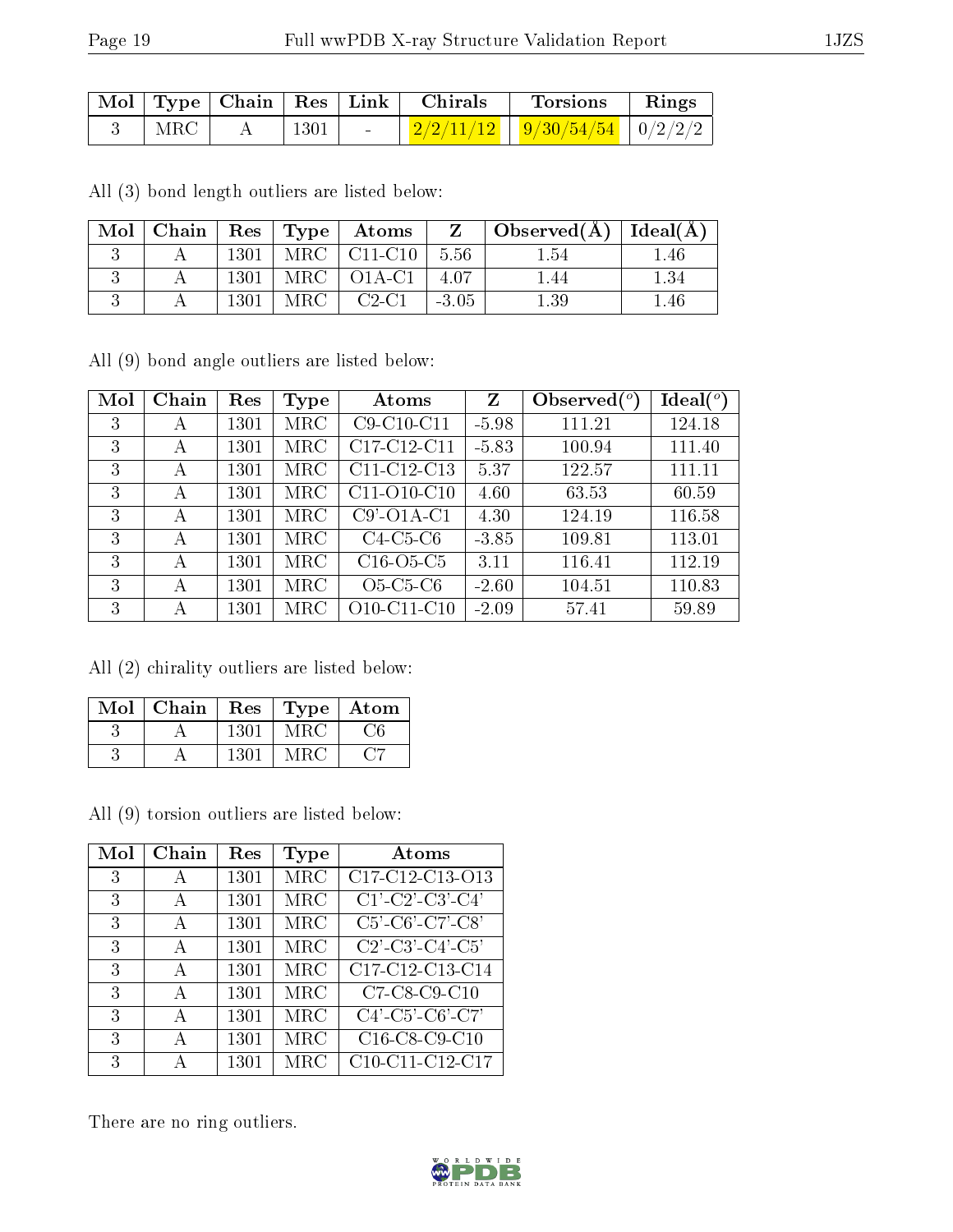No monomer is involved in short contacts.

The following is a two-dimensional graphical depiction of Mogul quality analysis of bond lengths, bond angles, torsion angles, and ring geometry for all instances of the Ligand of Interest. In addition, ligands with molecular weight > 250 and outliers as shown on the validation Tables will also be included. For torsion angles, if less then 5% of the Mogul distribution of torsion angles is within 10 degrees of the torsion angle in question, then that torsion angle is considered an outlier. Any bond that is central to one or more torsion angles identified as an outlier by Mogul will be highlighted in the graph. For rings, the root-mean-square deviation (RMSD) between the ring in question and similar rings identified by Mogul is calculated over all ring torsion angles. If the average RMSD is greater than 60 degrees and the minimal RMSD between the ring in question and any Mogul-identified rings is also greater than 60 degrees, then that ring is considered an outlier. The outliers are highlighted in purple. The color gray indicates Mogul did not find sufficient equivalents in the CSD to analyse the geometry.



### 5.7 [O](https://www.wwpdb.org/validation/2017/XrayValidationReportHelp#nonstandard_residues_and_ligands)ther polymers  $(i)$

There are no such residues in this entry.

### 5.8 Polymer linkage issues  $(i)$

There are no chain breaks in this entry.